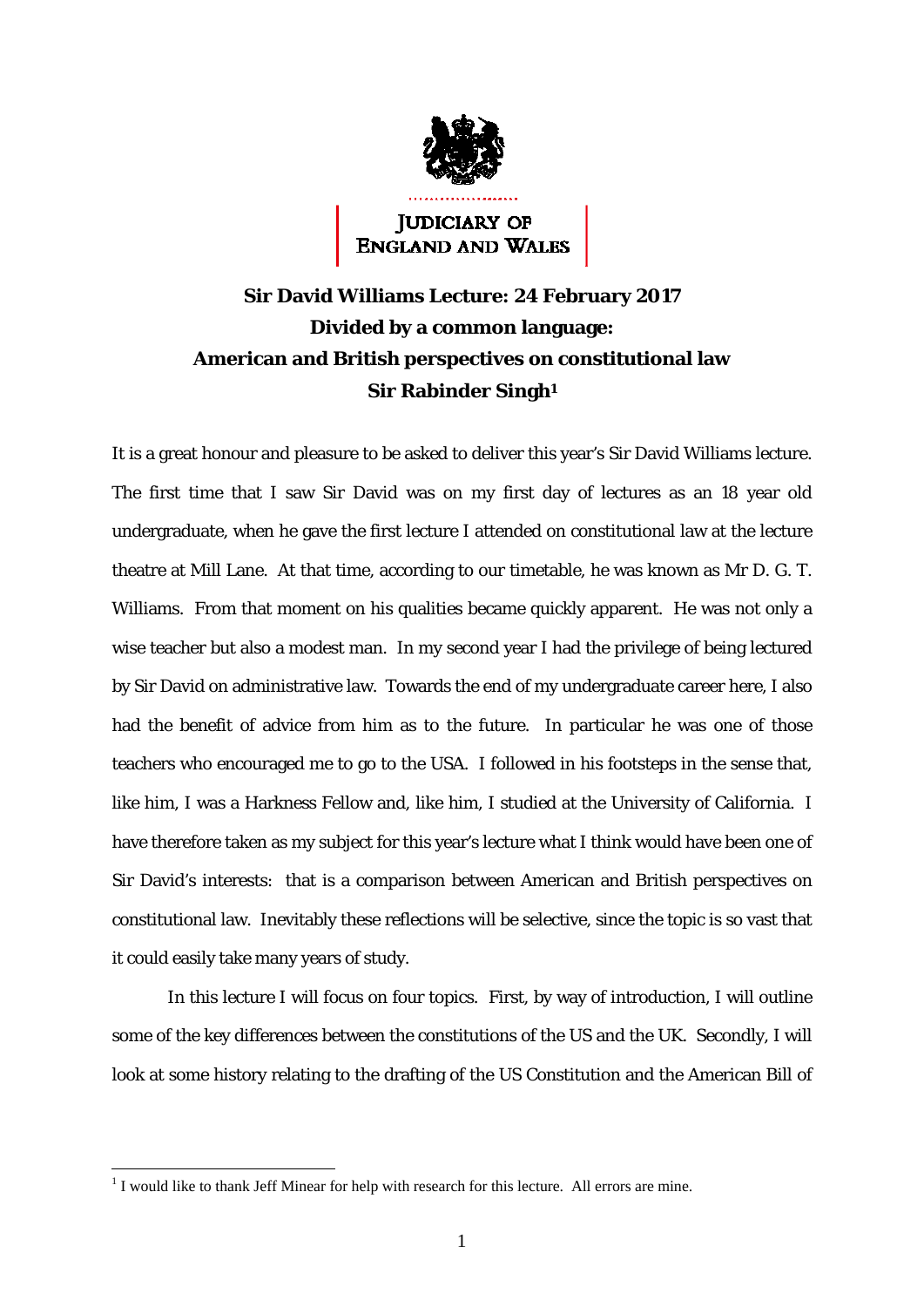Rights. Thirdly, I will look, by way of example, at a particular right: the right to freedom of speech. Fourthly, I will consider the process for appointment of judges in the two countries.

### Introduction

 Both countries have a longstanding commitment to the rule of law. Both countries have a The United States and the United Kingdom clearly have many things in common. Both our countries are stable democracies and have been for a long time. The franchise was extended beyond a privileged elite at different times in their histories but both became full democracies, with universal suffrage, around the same time just under a hundred years ago. commitment to the protection of civil liberties. Accordingly, although the language used in the two countries may sometimes differ, we recognise that both are countries in which the people have the power to choose their own government at regular elections; the government is subject to the law; and individual liberty is protected by the law, if necessary by resort to the courts. Let me turn to some of the main differences between the two constitutions.

First, as is well known, the US has a written constitution, which is set out in a short document and which can be carried around by citizens, whereas the UK does not. In the recent case concerning the invocation of Article 50 of the Treaty on European Union (the Brexit case), Lord Neuberger put it this way:

"Unlike most countries, the United Kingdom does not have a constitution in the sense of a single coherent code of fundamental law which prevails over all other sources of law. Our constitutional arrangements have developed over time in a pragmatic as much as in a principled way, through a combination of statutes, events, conventions, academic writings and judicial decisions. Reflecting its development and its contents, the UK constitution was described by the constitutional scholar, Professor A V Dicey, as 'the most flexible polity in existence' - Introduction to the Study of the Law of the Constitution (8th ed, 1915), p 87."2

As that quotation makes clear, unlike the constitution of the US, our own constitution (i) is not codified in a single document; (ii) is to be found in the ordinary law of the land rather than a fundamental law; and (iii) is flexible because it can be changed in the same way that other laws can be, rather than requiring a special procedure for amendment.

 $\frac{1}{2}$  R (Miller) v Secretary of State for Exiting the European Union [2017] UKSC 5 [2017] 2 WLR 583, para 40.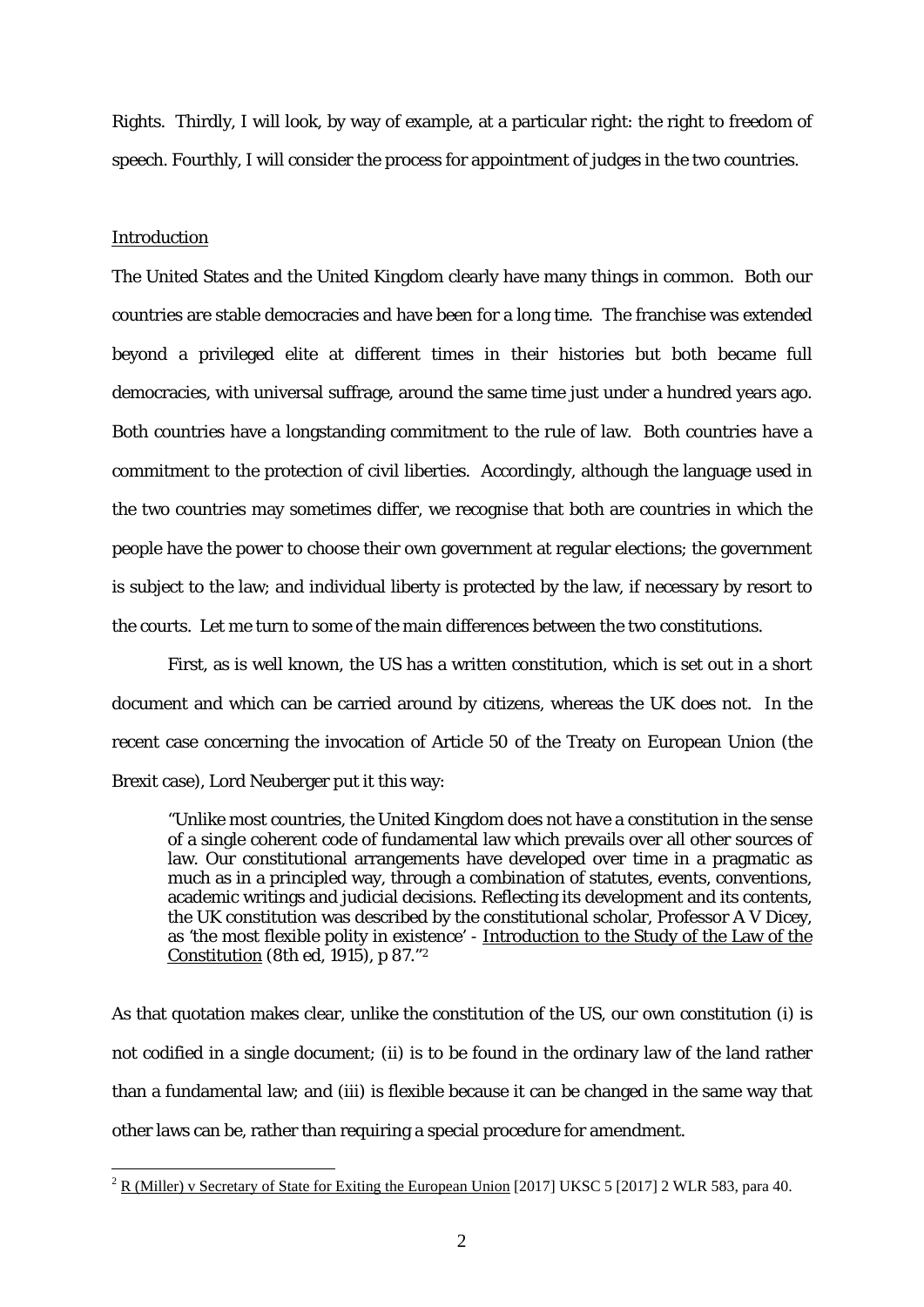The second main difference is that the US is a republic whereas the UK is a monarchy. But it has been a constitutional monarchy for many centuries, since the Glorious Revolution of 1688. It became clear, after the Great Reform Act of 1832, limited though that measure was, that the monarch would no longer be able to insist on a government being formed which did not have the confidence of the House of Commons. In the century which followed, the UK became a representative democracy.

The third main difference between the constitutions of the two countries is that, although we both use the term "separation of powers", and Montesquieu famously misunderstood the English constitution in this regard, the US draws a sharp distinction between the executive branch and the legislature. The President is elected separately from members of the two houses of Congress. In contrast, in the UK the Prime Minister is not directly elected but is usually the leader of the political party which can command a majority in the House of Commons. And all ministers are expected by convention to be a member of one or other of the Houses of Parliament, at least after their appointment if not before.

 concept exists in the US as it does in the UK. Executive Orders are not rules made under Although the legislative power of the United States is expressly vested by the Constitution in Congress, it is clear that the President enjoys some rule-making power in the form of Executive Orders. To be clear – this is not delegated legislation, although that powers delegated by Congress but are inherent in the executive function, which is assigned by the Constitution to the President. The concept of Executive Orders has assumed particular prominence in recent weeks, as Donald Trump has issued a number of such orders on becoming President last month. It is only rarely that the US Supreme Court has held that an Executive Order was outside the President's powers on the ground that it violated the doctrine of separation of powers and purported to enact what was in substance legislation, which is a matter exclusively for Congress. The most famous example of that was in 1952,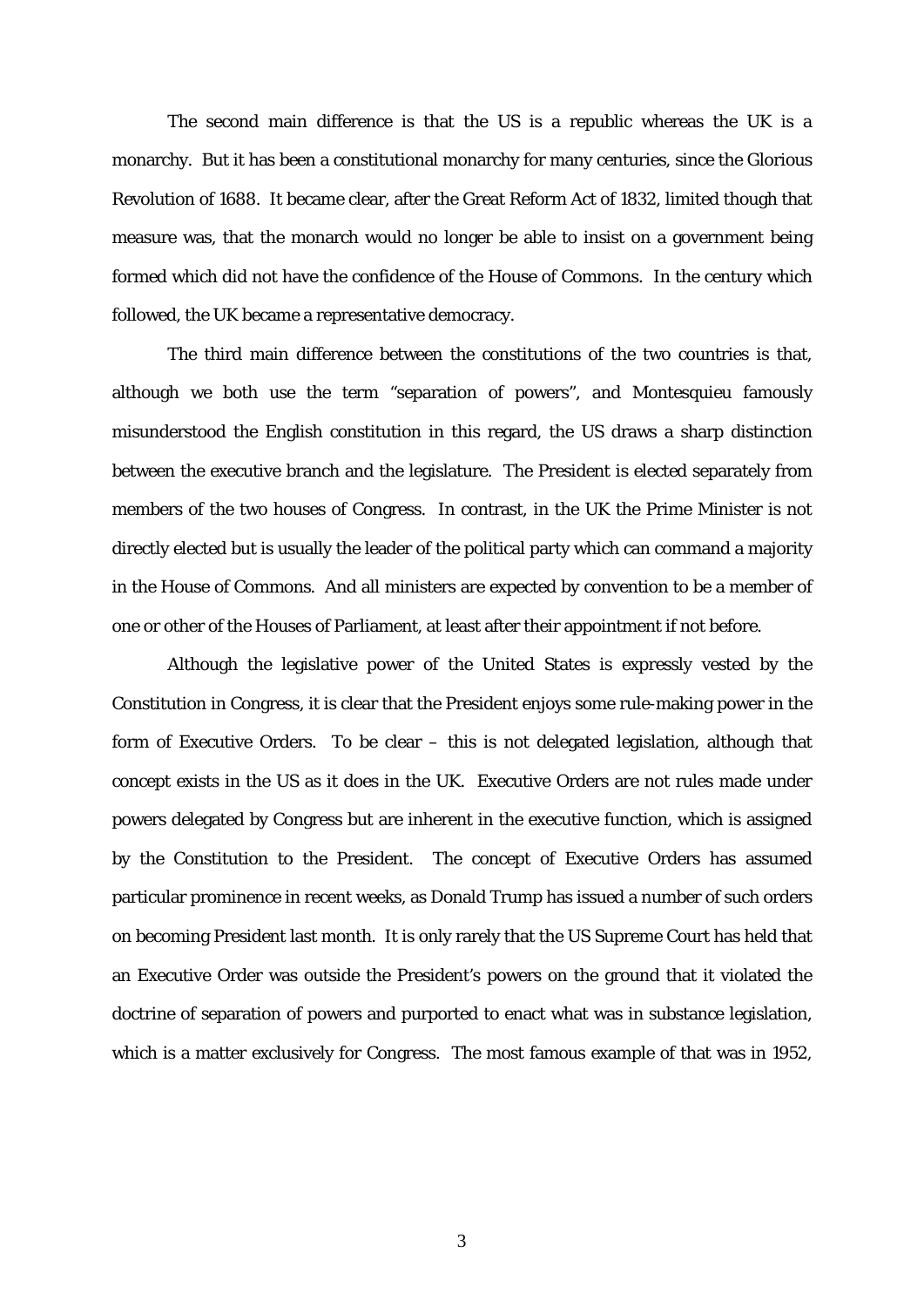when the Court struck down President Truman's Executive Order which had seized the country's steel mills at a time of industrial dispute.3

In the UK there is very limited scope for the executive to make rules which are tantamount to legislation unless there has been delegated power to do so given by Parliament, although there are some areas of the Royal Prerogative where there remains a residual legislative power. In the Brexit case, Lord Neuberger said, at para 44:

 statement may have been controversial at the time, it had become firmly established "In the early 17th century Case of Proclamations (1610) 12 Co Rep 74, Sir Edward Coke CJ said that 'the King by his proclamation or other ways cannot change any part of the common law, or statute law, or the customs of the realm'. Although this by the end of that century."

 American history as the Progressive era. Since then US senators have been directly elected I turn to the fourth main difference between the two countries. Although we rightly regard both countries as democracies, the UK still has one part of its legislature which is not elected: the House of Lords. In contrast the US Senate comprises two senators each, who are elected by the voters of each state, however large or small. However, it should be noted that this is a relatively recent development in American history. The original Constitution, in section 3, stipulated that the senators should be chosen by the legislature of each state. This was altered by the 17th Amendment, which was ratified in 1913, during a time known in by the people.

 government are limited. Recent developments in the UK have led to devolution to the The fifth main difference lies in the concept of federalism, a fundamental feature of the US Constitution, which necessarily means that the powers of the national or "federal" constituent nations of the UK, in particular to Scotland; to a lesser extent to Wales; and in a different way to Northern Ireland (which had its own "Home Rule" from 1920 until direct rule was imposed in 1972). Devolution was, of course, a subject close to Sir David Williams' heart. These developments, important though they are, have still not introduced a federal structure to the distribution of powers in the UK. First, England – the largest part of the

 $3 \text{ Youngstown Sheet} \& \text{Tube Co. v Sawyer}$  343 US 579 (1952).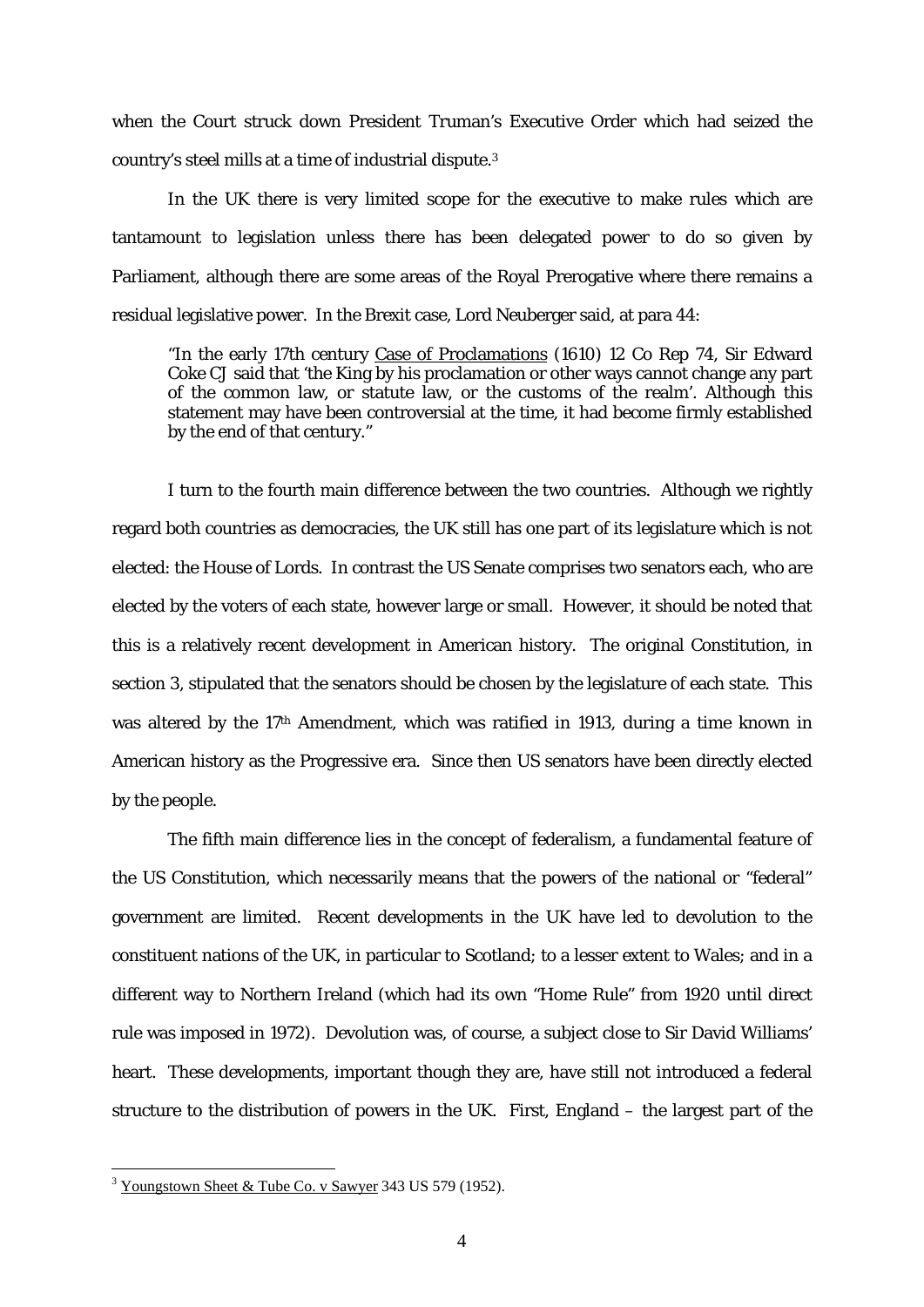union – remains without its own Parliament, although recent changes have been introduced to the procedures of the House of Commons in relation to legislation that affects only England ("English Votes for English Laws" as it is sometimes called).4 Secondly, a fundamental feature of our constitution remains the supremacy of the Westminster Parliament. The US Congress has no such supremacy even in theory.

#### Some history

 I will now turn to some history. Although the Revolutionary War, as it tends to be called in been, and continued to be even after the war, considerable movement between America and America, or the American War of Independence, as it tends to be called in this country, marked an obvious rupture in the constitutional arrangements for what had until then been English colonies in North America, it is important to note that, at the time, the founders of the American Republic believed that they were (in the words of Gordon Wood): "Englishmen with a strong sense that they were heirs of the English tradition of freedom."5 There had Britain, both physical travel of people; and metaphorical travel in the sense of exchange of ideas. As Jonathan Clark puts it in his study of political discourse in the Anglo-American world between 1660 and 1832: "The Revolution of 1776 was slow to happen because Englishmen on both sides of the Atlantic were locked into the belief that they were already living in a libertarian polity."6 Clark goes on to suggest that:

remained to be accomplished." "From the middle of the eighteenth century in both England and America, it began to be re-emphasised that William I had corrupted the Saxon constitution by imposing the 'Norman Yoke'; that its restoration had been alternatively the work of the barons who drafted Magna Carta; or of sixteenth century Protestant reformers; or of Civil War heroes; or of Glorious Revolution patricians; or, most radical of all, that it

Clark attributes this view in particular to a Welsh Dissenting minister who, as it happens, was also called David Williams, who lived from 1738 to 1816 and who was a "[f]riend of Benjamin Franklin, libertine and would-be liturgical reformer."7

 Committee on the Constitution, 'English votes for English laws', HL Paper 61 (2016). <sup>4</sup> For a more detailed description of how the concept works see the Report of the House of Lords Select

<sup>5</sup> Gordon S. Wood, The Idea of America: Reflections on the Birth of the United States (2011, Penguin), p.173.

<sup>&</sup>lt;sup>6</sup> J. C. D. Clark, The Language of Liberty 1660-1832: Political Discourse and Social Dynamics in the Anglo-

American World (1994, CUP), p.7. <sup>7</sup>*Ibid.*, p.18.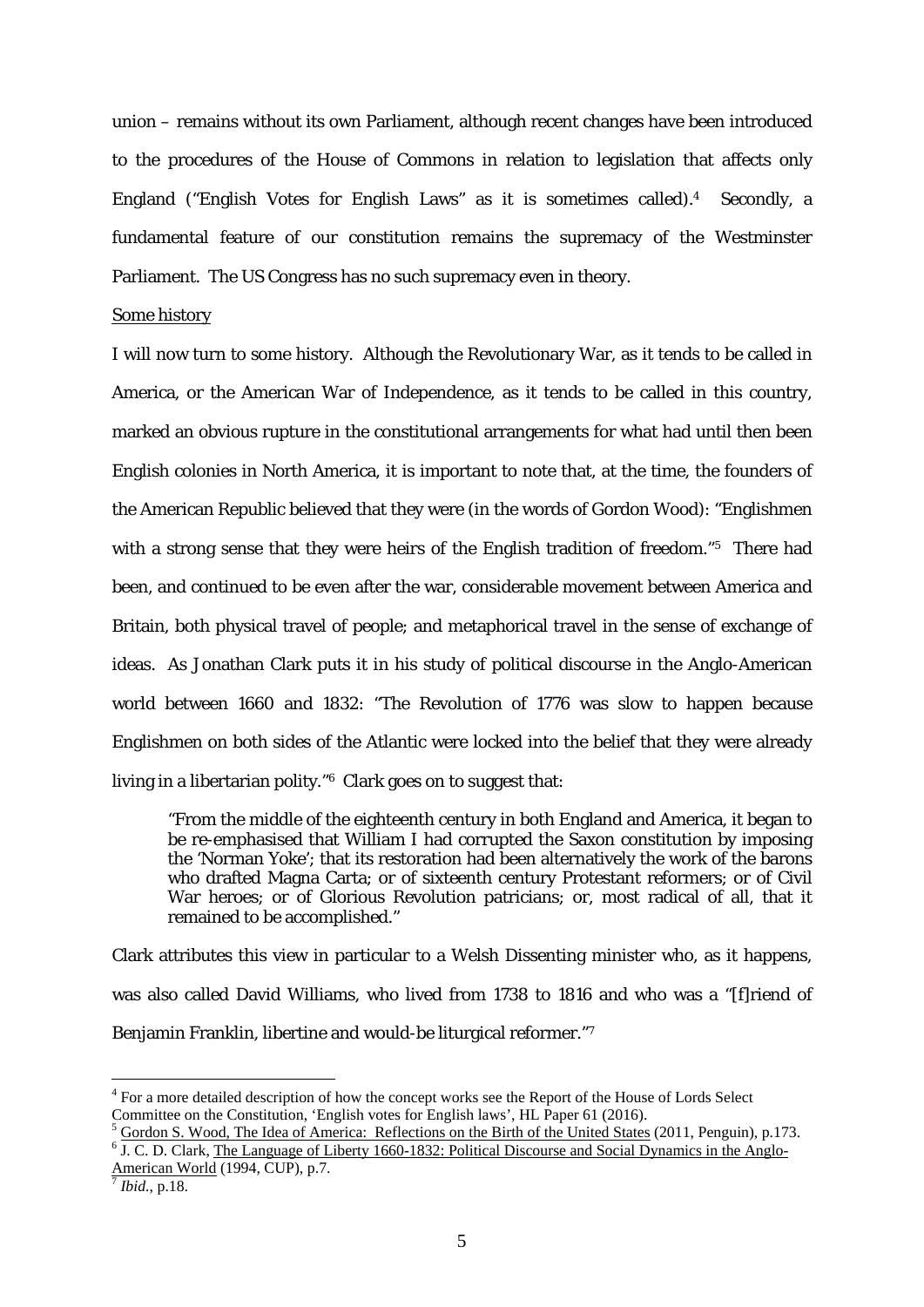perceived at the time to represent such a great change from what had happened in the past.<br>Many of the colonies had been established by Crown Charters. As Wood puts it: Even the most obvious difference between the new republic and the "Mother country" from which it had just broken away, namely its written constitution, was not necessarily

"The whole of the colonial past was littered with such charters and other written documents of various sorts to which the colonial assemblies repeatedly appealed in their squabbles with Royal power." 8

This was regarded as a continuation of an earlier English tradition, of putting rights down in a written document: the best known of these of course was the Magna Carta. It is perhaps no surprise that Magna Carta is still revered today, arguably more in the United States than it is in this country.

Nonetheless, despite their common origins, there can be no doubt that the two countries quickly diverged in a radical way. Over the two centuries after the American colonies had become independent, the principal concern in Britain became how to make Parliament more democratic and therefore more representative of the people. Parliament was perceived as the guarantor of the liberties of the people and the principal threat to those liberties was perceived to come from the Crown. The fundamental doctrine of constitutional law in this country became the doctrine of Parliamentary Sovereignty, particularly as set out by Blackstone in the 18th century and Dicey in the 19th. In contrast, in the American colonies even before independence and more particularly, after 1787, in what became known as the United States, the idea took hold that there should be a higher form of law, set out in a written constitution, which would be the fundamental law of the land and to which even legislatures would be subject. In fact many Americans believed that they were drawing on an earlier tradition in England, illustrated by Dr Bonham's case,<sup>9</sup> in which Coke CJ

<u>.</u>

 $^{8}$ *Ibid.*, p.175.

 $^{9}$  (1610) 8 Co Rep 114.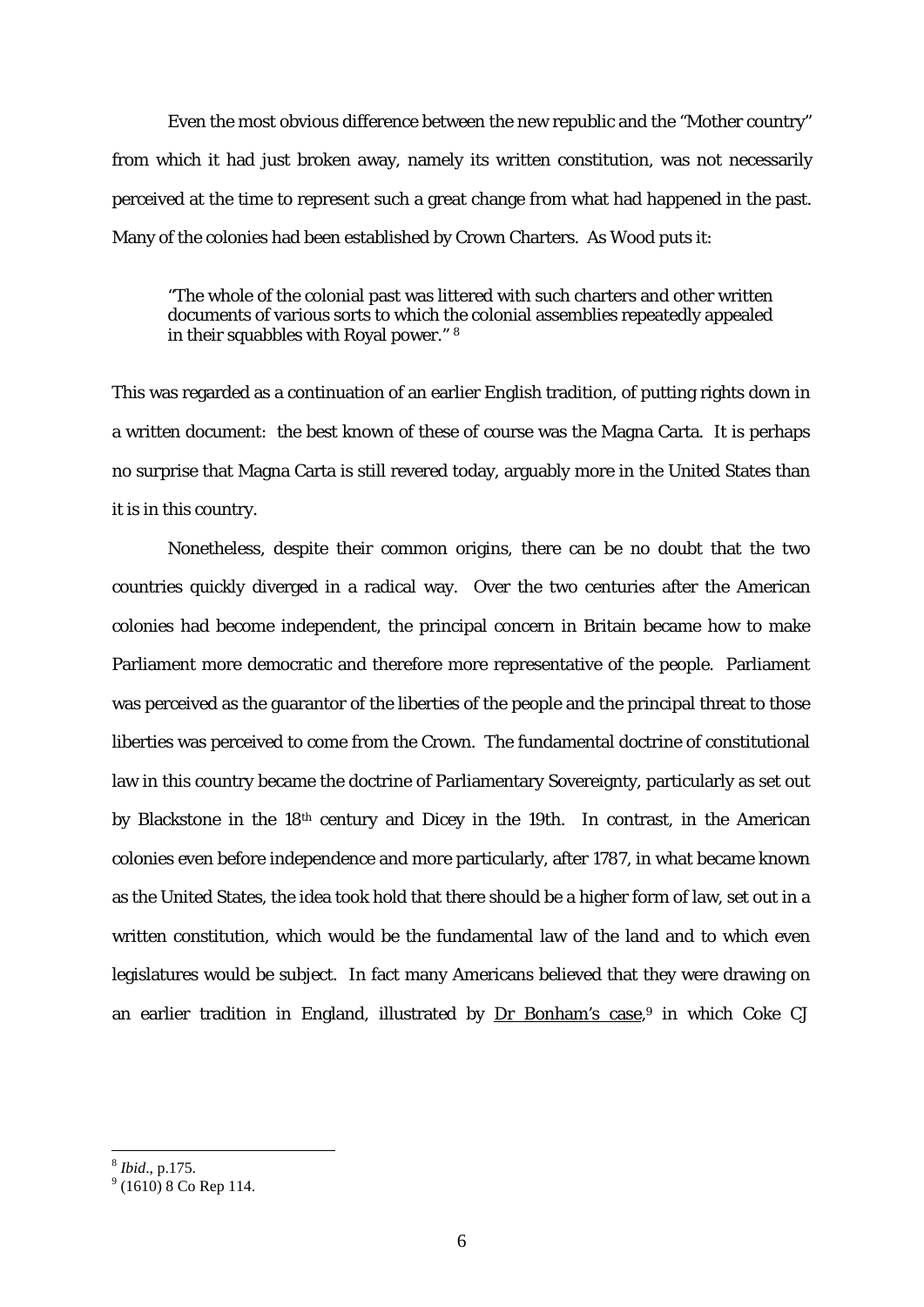suggested that even an Act of Parliament might be held to be void by the courts if it were "against common right and reason, or repugnant, or impossible to be performed."10

 review was never expressly set out in the Constitution of the United States, it has become an As is well known, there was no express provision set out in the Constitution of 1787 itself to provide for the judicial review, let alone nullification or striking down, of Acts of Congress. The doctrine which Americans call "judicial review", in other words the power of the courts to review the constitutionality of Acts of Congress, was only made explicit by a decision of the US Supreme Court: Marbury v Madison.<sup>11</sup> Although the doctrine of judicial accepted and fundamental feature of that constitution. It has never been seriously attempted to repeal that doctrine, for example by constitutional amendment. For good or ill, therefore, the power of the courts, in particular that of the US Supreme Court, to strike down even Acts of the elected Congress for their inconsistency with the Constitution, has become embedded in American life and culture.

Of course we have no such concept in this country. We still have no fundamental law in the sense of the written constitution which Americans have. Even what are sometimes described as "constitutional statutes", such as the European Communities Act 1972 and the Human Rights Act 1998, are still ordinary Acts of the Westminster Parliament. They were not enacted by any special procedure being required. In principle, they can be repealed by another ordinary Act of Parliament.

Nevertheless, so long as the European Communities Act remains in force, we have had something similar to the American doctrine of judicial review whenever an issue has arisen which fell within the scope of European Community (now European Union) law. To that extent it has been possible for, indeed the duty of, courts in this country to disapply even provisions in an Act of the Westminster Parliament if and to the extent that they are incompatible with a provision of European Union law which has direct affect. This of course is now subject to the decision of the people of this country to leave the European Union in

<sup>&</sup>lt;sup>10</sup> For the early history of the American tradition drawing on  $Dr$  Bonham's case, in particular in the colonies before the Revolutionary war, see B. Schwarz, <u>A History of the Supreme Court (</u>1993, OUP), pp.3-11.<br><sup>11</sup> 5 US (1 Cranch) 137 (1803).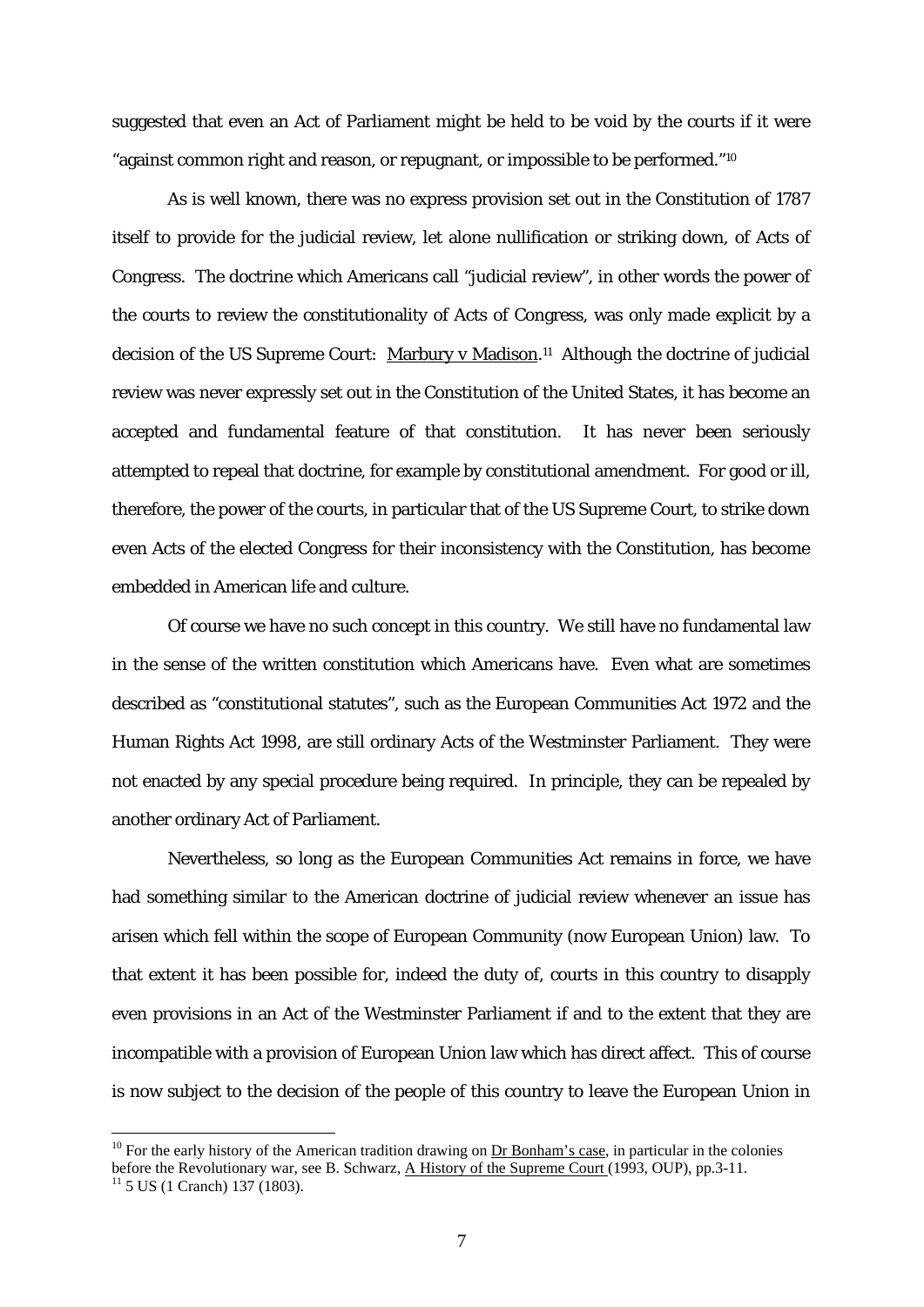the referendum on 23 June 2016. However, as I have said, unless and until the Westminster Parliament repeals the European Communities Act 1972, the duty of the courts of this country remains clear. Indeed, in the Miller case the Supreme Court has held that even the start of the process of leaving, by invoking Article 50, must be authorised by Act of Parliament rather than being a matter for the Royal Prerogative. A bill to obtain that authority for the government is currently before Parliament.

So far as the protection of human rights is concerned, as is well known, the structure which was adopted by the Human Rights Act is somewhat different. Parliament was careful not to give the courts the power to strike down Acts of Parliament on the ground that they are incompatible with human rights. However, Parliament did place what is in substance responsibility for judicial review of Acts of Parliament with the courts by enacting the Human Rights Act. In particular Parliament gave the higher courts (that is, in England and Wales, the High Court and above) the power to make a declaration of incompatibility in respect of primary legislation. This power has been exercised, although not on a large number of occasions, since 2000, when the Human Rights Act came into full force. About 20 declarations of incompatibility have been made. Conor Gearty has described this novel kind of court order in characteristically provocative terms: "They are grand announcements of judicial distaste but no more than that – shouts of antipathy dressed up as legal remedies but without the usual enforceability that we take for granted comes with victory in court."<sup>12</sup>

Perhaps most importantly this power was exercised by the House of Lords in the Belmarsh case:  $\underline{A}$  v Secretary of State for the Home Department (2004).<sup>13</sup> In that case the House of Lords made a declaration that Part 4 of the Anti-terrorism, Crime and Security Act 2001 was incompatible with fundamental rights as set out in Sch.1 to the Human Rights Act, in particular the right to personal liberty in Article 5 and the right to equality in the enjoyment of other Convention rights in Article 14. Although a controversial decision, it is notable that the response of both the Government of the day and Parliament was to accept

<u>.</u>

<sup>&</sup>lt;sup>12</sup> C. A. Gearty, On Fantasy Island: Britain, Europe and Human Rights (2016, OUP), p.69.

 $13$  [2005] 2 AC 68.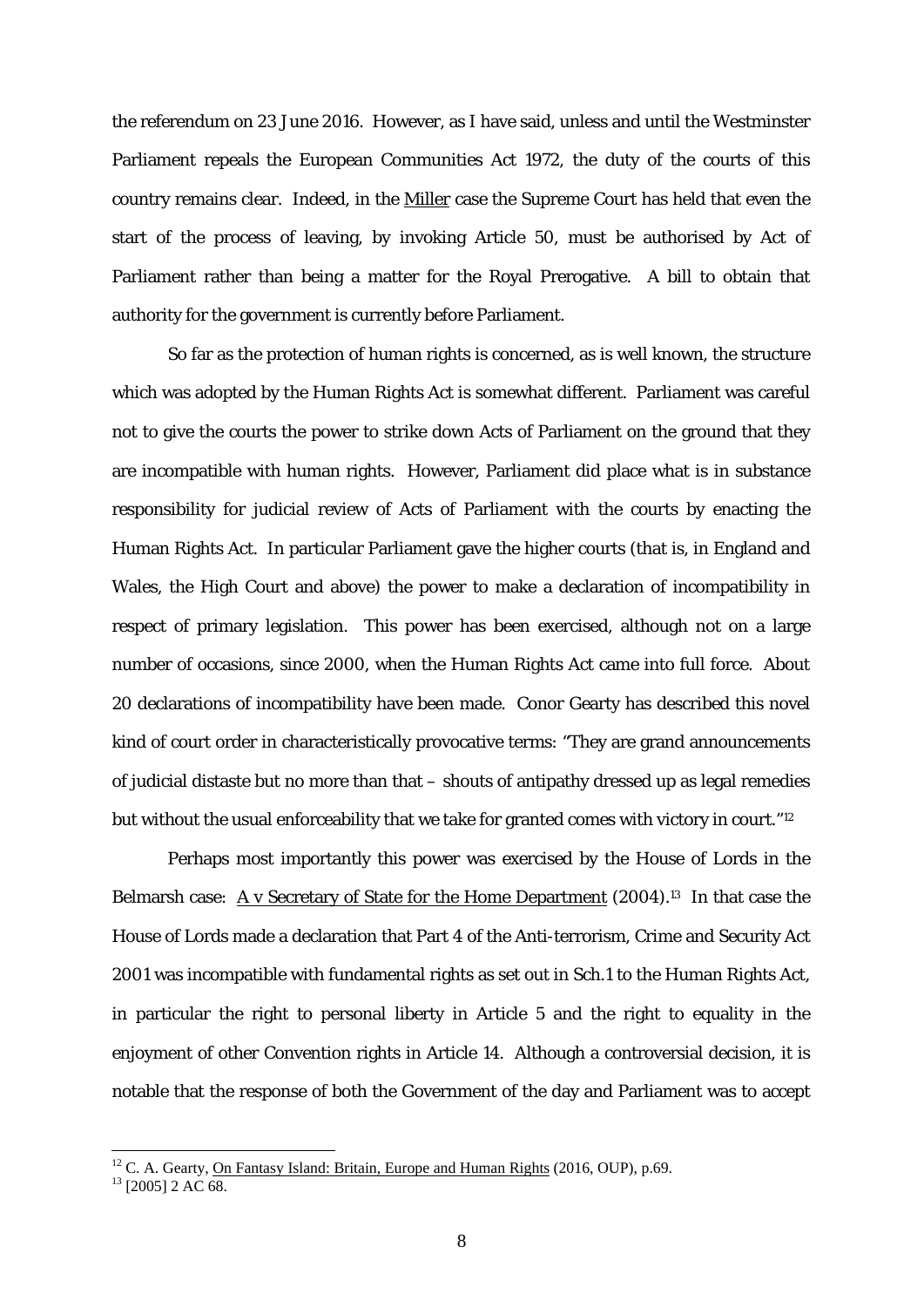that declaration of incompatibility. The incompatible provisions of primary legislation were repealed by Parliament. This is despite the fact that a declaration of incompatibility is expressly not made binding.

The American Bill of Rights, which comprises the first 10 amendments to the US Constitution, has much in it that we would recognise, even if the language now seems a little archaic. Freedom of speech, freedom of religion, the right to a fair trial and the right to property are all there. This is hardly surprising, since the founders were drawing on what they perceived to be their heritage from the English common law. They were also in some instances drawing on the express language of the English Bill of Rights of 1689, for example the prohibition on "cruel and unusual punishments" in the Eighth Amendment. Although at one time, in the 1970s, it appeared that this might be interpreted in such a way as to prohibit the death penalty, that has not occurred. In contrast the UK has now accepted the abolition of the death penalty in all circumstances, including wartime, by ratifying the 13th Protocol to the European Convention on Human Rights. There are some rights in the American Bill of Rights that have no counterpart at all in our understanding of fundamental rights, in particular the right to bear arms in the Second Amendment.

 way at that time. The American Bill of Rights originally applied only to the federal government and not to the states. This should not come as any surprise. After all the original structure of the constitution of 1787 was one in which the several states, which had recently become independent from Great Britain, convened in order to create what they called "a more perfect union", following the unsatisfactory experience of the Articles of Confederation of 1781. The founders of the American republic, who had met in Philadelphia in 1787, generally speaking regarded the Federal Government as at best a necessary evil. Some indeed feared that it might become as tyrannical as the British Government was perceived to have been in the years leading up to the War of Independence. Consideration was given to enacting a Bill of Rights at the Philadelphia convention. However, the delegates decided not to proceed in that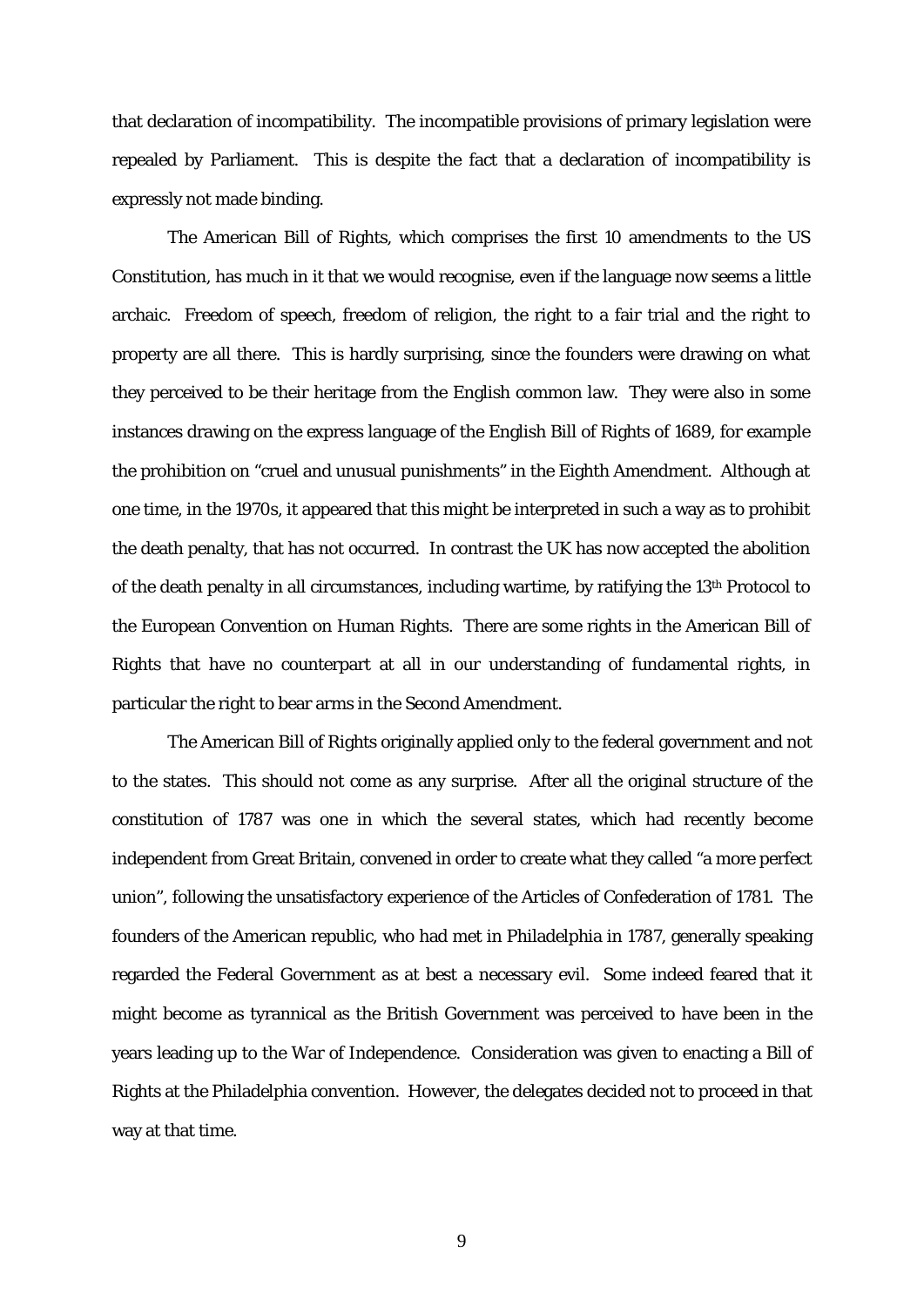One of the founders of the American republic, Alexander Hamilton, was opposed to the idea of a bill of rights. As Carol Berkin puts it in her recent history of the drafting process: "Hamilton insisted that [it] was redundant in a Lockean republic. Guarantees of rights, he declared, might be valuable as stipulations between kings and their subjects. But in a constitution 'founded upon the power of the people, and executed by their immediate representatives and servants … the people surrender nothing, and as they retain everything they have no need of particular reservations.'"14

Nevertheless it soon became apparent to the supporters of the new federal government that, in order to assist in the ratification process, it was going to be necessary to introduce amendments to the Constitution by enacting what became the Bill of Rights. This was what James Madison then achieved and the first 10 amendments were ratified by 1791.

 be taken to imply that they were the only rights which people have. That would have been Some had a concern that setting out certain rights expressly in a bill of rights might contrary to the natural rights theory in which they believed as heirs to John Locke. It was for this reason that the final two amendments were included in the Bill of Rights. They are relatively unknown provisions and are rarely referred to in the jurisprudence of the Supreme Court. The Ninth Amendment states: "The enumeration, in the Constitution, of certain rights, shall not be construed to deny or disparage others retained by the people." The Tenth Amendment states: "The powers not delegated to the United States by the Constitution, nor prohibited by it to the states, are reserved to the states respectively, or to the people."

# The Right to Freedom of Speech

1

 As a major example of the way in which American constitutional law protects fundamental rights, I now intend to consider the right to freedom of speech. This is one of the rights contained in the First Amendment. That amendment has attained an almost mythical status not only in American law but in American culture. Even the fact that it is numbered the First Amendment has had some significance attached to it. In fact, as it happens, in the original

<sup>&</sup>lt;sup>14</sup> C. Berkin, The Bill of Rights (2015, Simon & Schuster), p.26.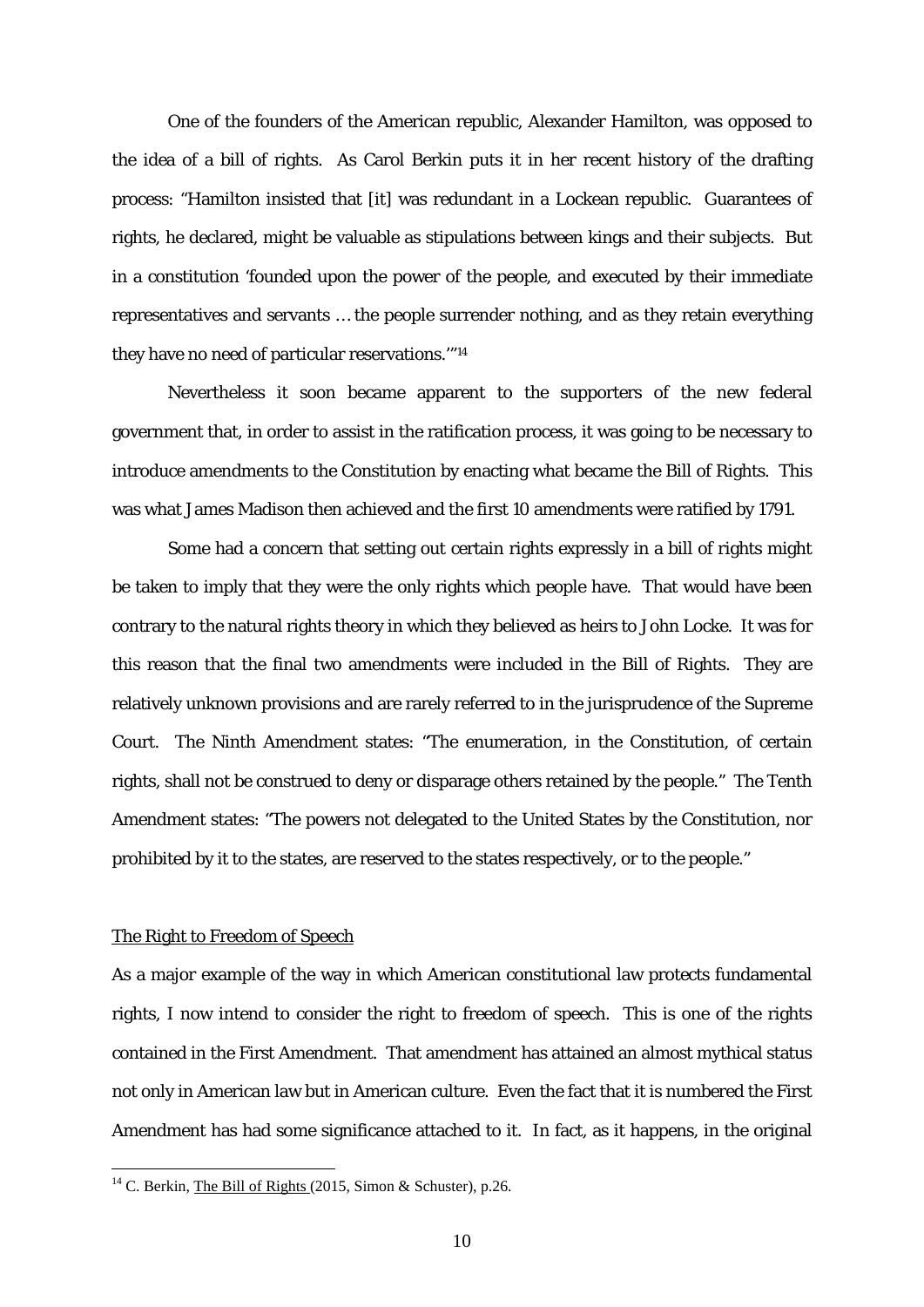draft Bill of Rights, the rights which are now contained in the First Amendment were to have been in a clause numbered four. Madison's original proposal would have made textual amendments to the main body of the Constitution.15 It was only later that it was decided to set out the amendments separately, in effect as an addendum to the Constitution. Even in the version which was eventually passed by both Houses of Congress and sent to the states for ratification, freedom of speech was mentioned in the third proposed amendment. Since the first was never ratified and the second had to wait another 200 years before it was ratified in 1992, the famous clause concerning freedom of speech and religion became the First Amendment.16

 far as relevant it provides that Congress shall make no law abridging the freedom of speech. The second point to make about the express language of the First Amendment is that, on its face, it applies only to the federal government and not to the states. In fact, if read literally, it applies only to one branch even of the federal government, namely Congress. So There was in Madison's original proposal an amendment, in the then clause 5, which would have included a prohibition on violation of "the freedom of the press" against the states but this was not enacted in the final version of the Bill of Rights.17

 Supreme Court to include substantive guarantees as well. However, in American law it is The jurisprudence of the US Supreme Court only established that the right to freedom of speech applied to the states indirectly in the early part of the  $20<sup>th</sup>$  century. This was achieved through the "due process" clause of the Fourteenth Amendment, which prohibits the states from depriving any person of life, liberty or property without due process of law. The Fourteenth Amendment was one of the amendments passed after the American Civil War in the late 1860s. To a lawyer in this country it might seem surprising at first sight that a clause which appears to deal with "due process" has been interpreted by the US now well established that this is the case. Americans refer to this doctrine as "substantive

<sup>&</sup>lt;sup>15</sup> The text of the original amendments proposed by Madison to Congress on 8 June 1789 is set out in Berkin, *op. cit.* **pp.** 149-152.

Struggle for the Bill of Rights (2007, OUP), in particular Appendix V, which sets out the amendments as sent by Congress to the states on 25 September 1789. <sup>16</sup> For more detail about the drafting and ratification process, see Richard Lubanski, <u>James Madison and the</u>

<sup>17</sup>*Ibid.*, p.151.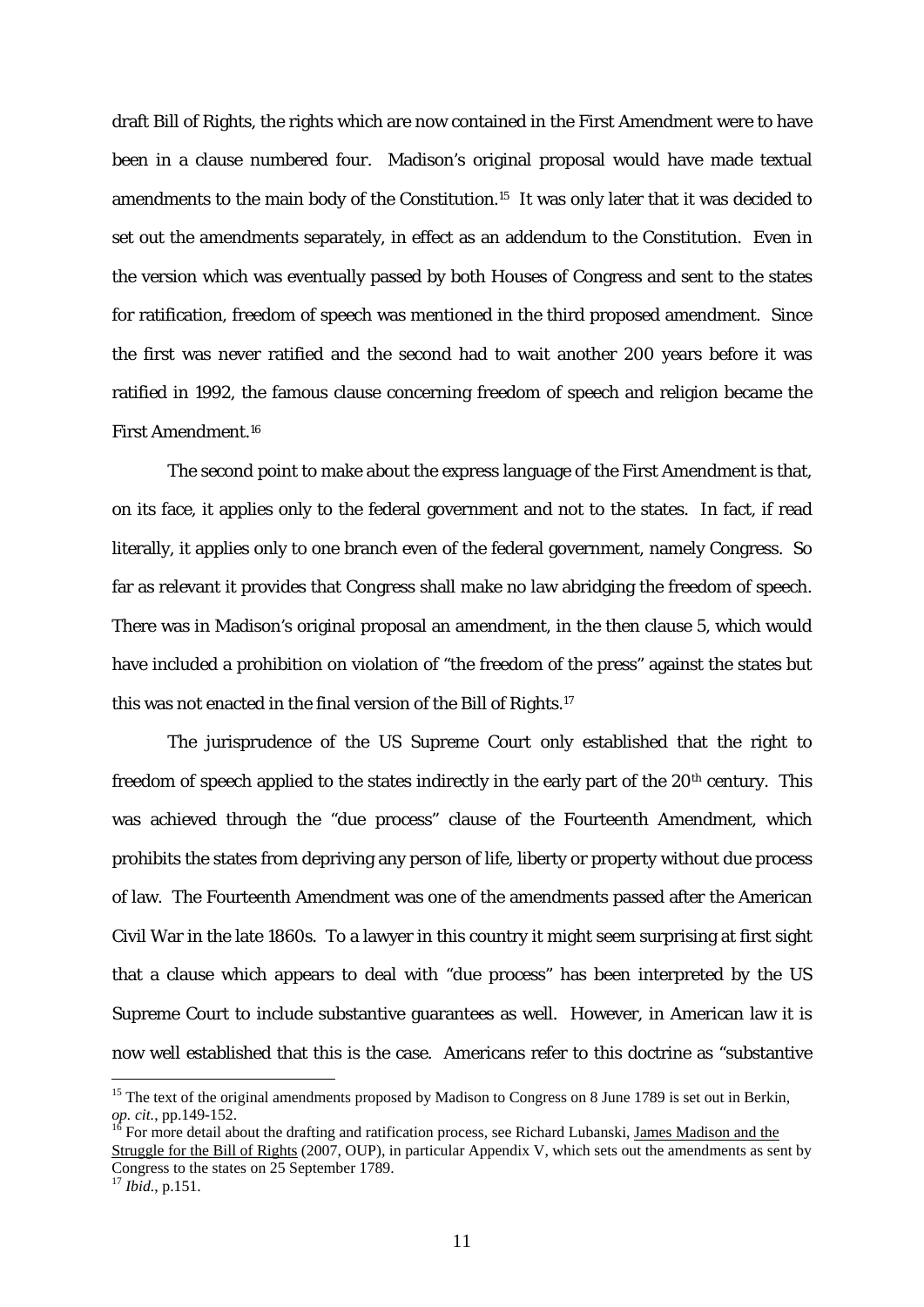due process." This is the vehicle by which the Bill of Rights has been held to bind the states as well as the federal government.18

Despite the rhetoric which surrounds the First Amendment, and indeed the Bill of Rights more generally, it took a long time for the Supreme Court to establish the modern principles on freedom of speech. As Eric Foner puts it:

"Today, the liberties enshrined in the Bill of Rights are central to Americans' conception of freedom. This has not always been the case; indeed, at many moments in our history, from the suppression of abolitionist meetings in the 1830s to the Red Scare after World War I and the depredations of McCarthyism during the Cold War, individual rights have been seriously curtailed – often in the name of freedom. The growth of civil liberties in this country is not a story of linear progress or simply a series of Supreme Court decisions, but a highly uneven and bitterly contested part of the story of American freedom."19

Samuel Walker, in his history of the American Civil Liberties Union, suggests that:

"There was no tradition of free speech before World War I, in either legal doctrine or public tolerance for unpopular views. The glittering phrases of the First Amendment were an empty promise to the labor movement, immigrants, unorthodox religious sects, and political radicals. Intolerance began with the first English settlers who attempted to suppress religious heresy. The Puritans may have come to the new world seeking religious freedom for themselves, but they had no intention of granting it to others in their own communities. Through the end of the nineteenth century, American society was a set of 'island communities', each a 'closed enclave', intolerant of the ideas or behavior it disliked."

Indeed, Walker suggests that in the 19<sup>th</sup> century "the courts scarcely functioned in many

frontier communities. The majority imposed swift and certain justice through vigilante

action."20

1

There is a well-established distinction in American constitutional law between the restriction of the "content" of speech and the regulation of the time, place, and manner of the exercise of the right to freedom of speech. It is conventionally thought that regulation of time, place and manner is permissible as long as it is reasonable.

guarantees the equal protection of the laws. It was held in Bolling v Sharpe 347 US 497 (1954) that this  $18$  Cf the situation where some rights on their face bind only the states, e.g. the Fourteenth Amendment, which indirectly binds the Federal government through the Due Process clause of the Fifth Amendment. By this means the US Supreme Court was able to hold that racial segregation in the schools of Washington DC was unconstitutional, even though the Equal Protection clause on its face only applies to the states.<br><sup>19</sup> E. Foner, <u>The Story of American Freedom</u> (1998, Picador), p.xvii.

<sup>&</sup>lt;sup>19</sup> E. Foner, <u>The Story of American Freedom</u> (1998, Picador), p.xvii.<br><sup>20</sup> S. Walker, <u>In Defense of American Liberties: A History of the ACLU</u> (1990, OUP), pp.28-29.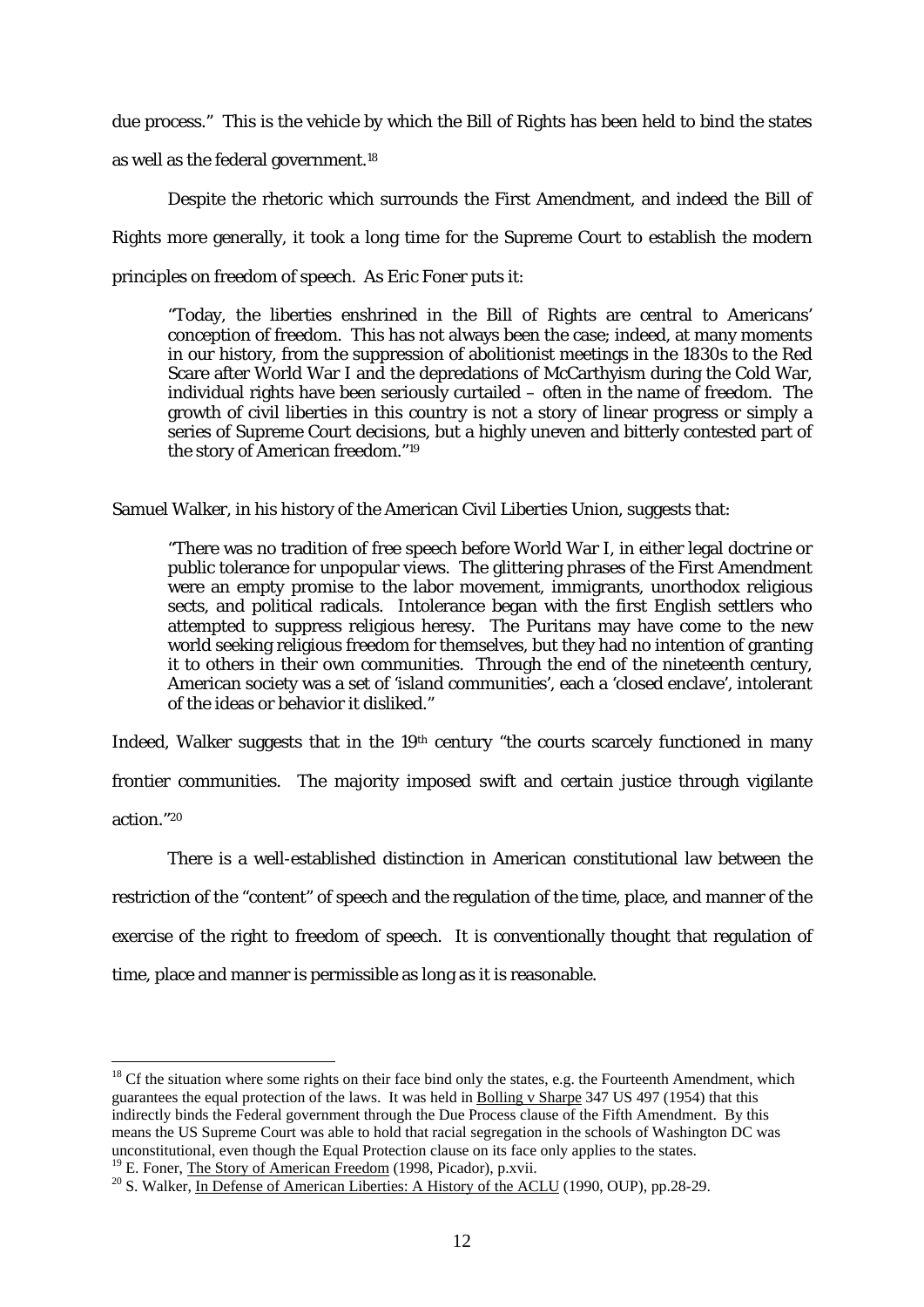never been the law. Historically the way in which the US Supreme Court addressed the words used and the likelihood of a criminal offence in fact occurring.<sup>21</sup> When it comes to the content of speech, the generally received wisdom is that Americans will not tolerate any restriction of what they can say at all. However, this has problem was by recognising that there were certain categories of speech which were outside the protection of the First Amendment. Traditionally obscenity was such a category, although in practice today this will hardly apply in the case of adults. Child pornography is an entirely different matter. Another famous category of unprotected speech relates to what Americans call "fighting words." Even defamation, although the doctrines have been different in our two countries, is not protected speech under the First Amendment. It has also long been recognised in American law that the state is entitled to criminalise incitement to commit criminal acts. However, as a result of what was originally called the "clear and present danger" test, it has been established that there has to be a close nexus between the

 The problems with which both our countries are grappling today are not new ones. A hundred years ago, shortly after the First World War and the Russian Revolution, America had to address the question of what, if any, restrictions could be placed on "extremist" speech. At that time the fear was of violent revolution along the lines of what had just happened in Russia.

 that conviction, Justice Brandeis concurred rather than dissented. However, his concurring One of the most famous such cases was Whitney v California (1927).<sup>22</sup> Anita Whitney was a member of the Socialist Party who was arrested after giving a speech called "The Negro Question", in which she protested about race riots and lynching. She was convicted under a California law which prohibited "criminal syndicalism." She was convicted of assisting in organising an association to advocate terrorism. Although the US Supreme Court upheld

<u>.</u>

 $\frac{21}{22}$  Brandenburg v Ohio 395 US 444 (1969).<br> $\frac{22}{274}$  US 357 (1927).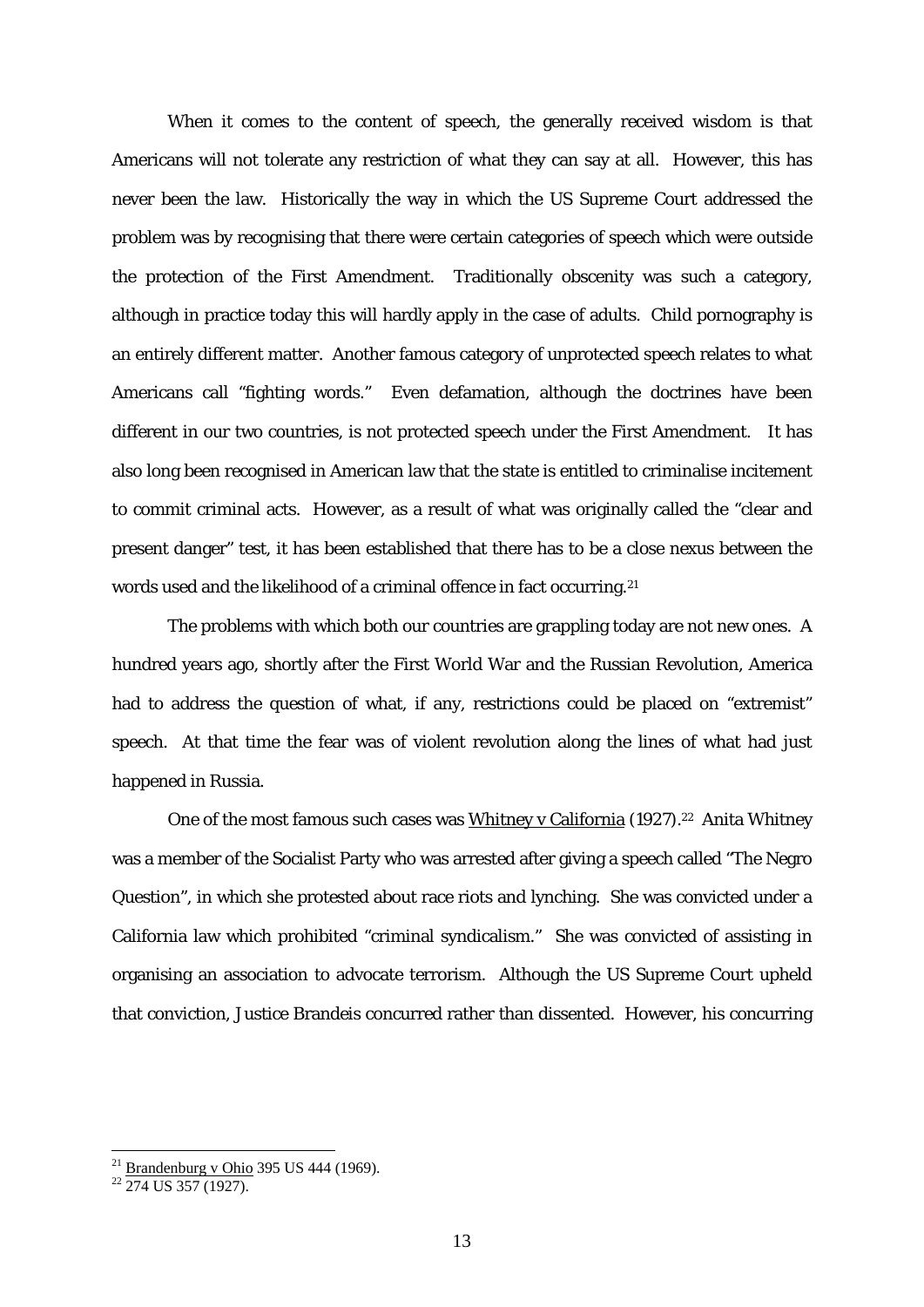described by his recent biographer, Jeffrey Rosen, as "a kind of constitutional poetry."23 judgment is usually regarded as being tantamount to a dissenting one. It has also been

In Whitney Brandeis said:

"Those who won our independence believed that the final end of the state was to make men free to develop their faculties, and that in its government the deliberative forces should prevail over the arbitrary. They valued liberty both as an end and as a means. They believed liberty to be the secret of happiness and courage to be the secret of liberty. They believed that freedom to think as you will and to speak as you think are means indispensable to the discovery and spread of political truth; that without free speech and assembly discussion would be futile; that with them, discussion affords ordinarily adequate protection against the dissemination of noxious doctrine; that the greatest menace to freedom is an inert people; that public discussion is a political duty; and that this should be a fundamental principle of the American government."

As Rosen observes, Brandeis clearly had in mind the words of President Jefferson in his first

inaugural address in 1801:

1

"That though the will of the majority is in all cases to prevail, that will to be rightful must be reasonable; that the minority possess their equal rights, which equal law must protect, and to violate would be oppression."

Brandeis echoed those words when he said that:

"Recognising the occasional tyrannies of governing majorities, they [i.e. the Founders] amended the Constitution so that free speech and assembly should be guaranteed."

In A v Secretary of State for the Home Department Lady Hale expressly quoted the same

passage from Jefferson's inaugural and said, at para. 237:

"Democracy values each person equally. In most respects, this means that the will of the majority must prevail. But valuing each person equally also means that the will of the majority cannot prevail if it is inconsistent with the equal rights of minorities. …"

In fact, as we have seen, Anita Whitney's conviction was upheld by the Supreme Court and Brandeis' opinion was a concurring one, even if it reads like a dissent. A month after the court's decision, the Governor of California pardoned her, saying that freedom of speech is the "indispensable birthright of every free American." She was soon to be back before the courts, for violating a state statute which made it a crime to display a red flag. In

<sup>&</sup>lt;sup>23</sup> J. Rosen, Louis D. Brandeis: American Prophet (2016, Yale University Press), p.128.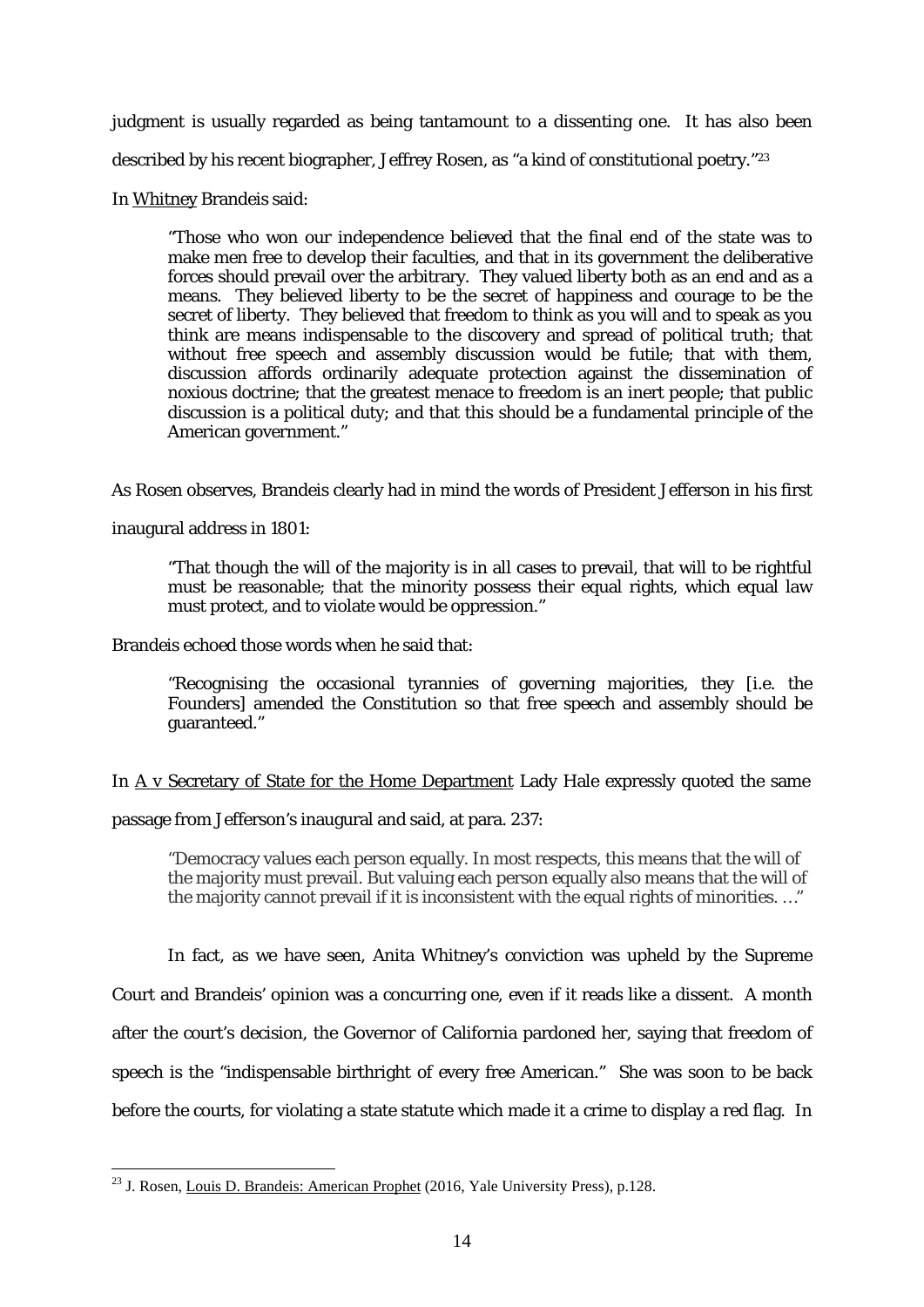1931 the US Supreme Court held that that law was "repugnant to the guaranty of liberty contained in the Fourteenth Amendment."24

In the last 25 years the US Supreme Court has come to recognise that there are no categories of speech which are in principle unprotected by the First Amendment. On the other hand, the Court has also come to recognise that it may be possible in principle for the state to regulate even the content of speech where a law is narrowly tailored to serve a compelling state interest. This is sometimes called "strict scrutiny." In this way, although Americans would not necessarily use the same terminology as we use in Europe, there is in practice a doctrine similar to our own principle of proportionality.

 are many similarities too. A major exception to this is in relation to the concept of "hate speech." The US Supreme Court has taken a fundamentally different approach to "hate Accordingly, I would suggest that, although at first sight the experiences of the US and the UK appear to be very different in the context of freedom of expression, in fact there speech" from that taken in many other democratic societies, including the United Kingdom: see its decision in RAV v City of St Paul, Minnesota.<sup>25</sup> Whereas, like many countries, we have laws which prohibit (for example) incitement to racial hatred, such laws have not survived scrutiny in the US.

place of ideas theory can be found in the writings of John Stuart Mill in the 19th century. Although the law in the United Kingdom has not had, until relatively recently, a positive right to freedom of expression, the values underlying it were embedded in the culture of this country and in the common law for many centuries. In particular the market-They were clearly influential on the jurisprudence of the US Supreme Court in the early part of the 20<sup>th</sup> century, e.g. Abrams v United States (1919).<sup>26</sup>

 More recently, it is clear that the flow of ideas has also come in the other direction: American law has influenced our law, even before the Human Rights Act came into force.

<sup>&</sup>lt;sup>24</sup> E. Foner, *op. cit.*, p.185. The case was known as <u>Stromberg v California</u> 283 US 359 (1931). <sup>25</sup> 505 US 377 (1992).

 $26$  250 US 616 (1919).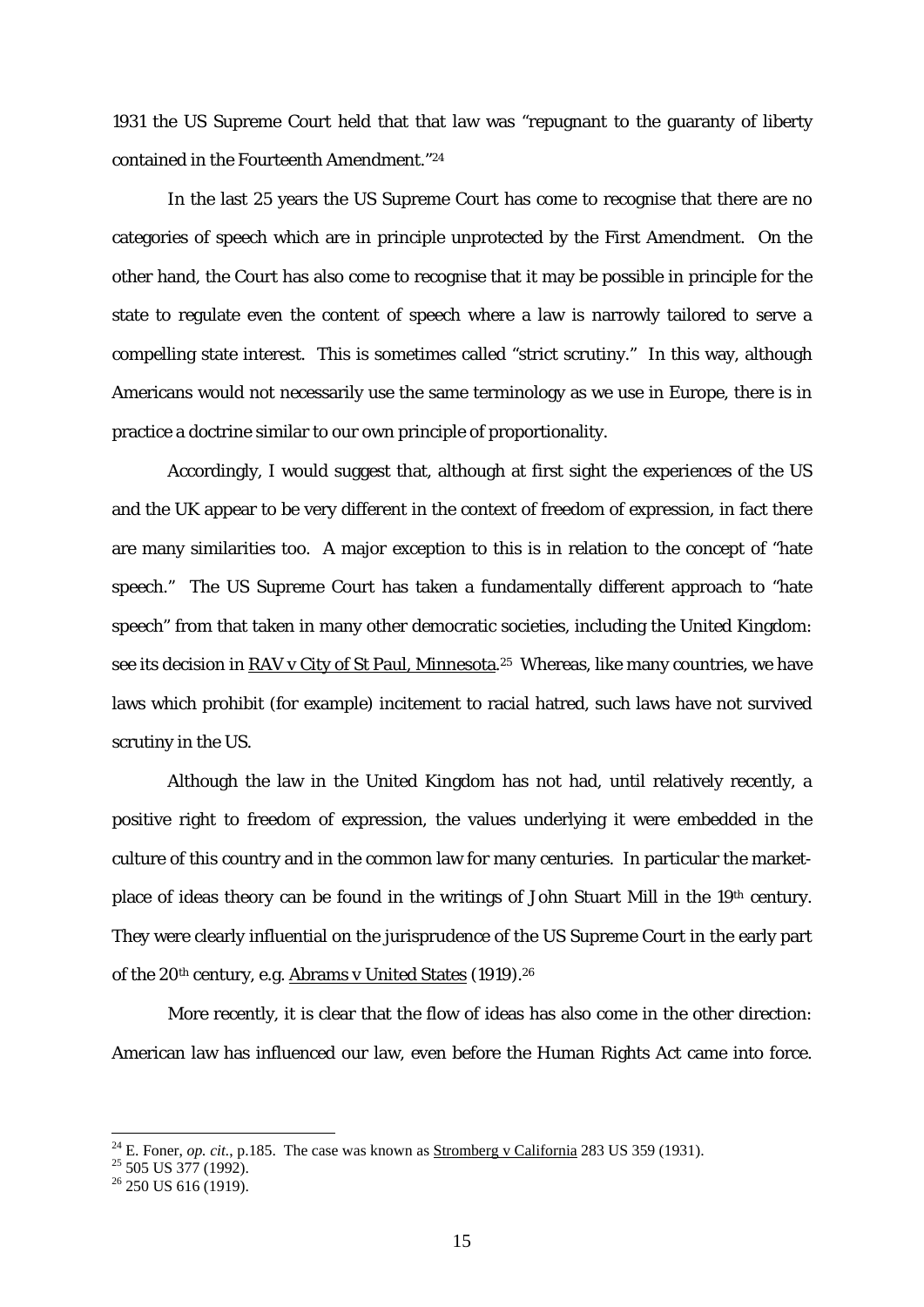Most notable was the decision of the House of Lords in R v Secretary of State for the Home

Department, ex parte Simms (1999).<sup>27</sup> Lord Steyn said:

 of information and ideas informs political debate. It is a safety valve: people are "Freedom of expression is, of course, intrinsically important: it is valued for its own sake. But it is well recognised that it is also instrumentally important. It serves a number of broad objectives. First, it promotes the self-fulfilment of individuals in society. Secondly, in the famous words of Holmes J (echoing John Stuart Mill), 'the best test of truth is the power of the thought to get itself accepted in the competition of the market': Abrams v United States (1919) 250 US 616, 630 per Holmes J (dissenting). Thirdly, freedom of speech is the lifeblood of democracy. The free flow more ready to accept decisions that go against them if they can in principle seek to influence them. It acts as a brake on the abuse of power by public officials. It facilitates the exposure of errors in the government and administration of justice of the country…"28

religion case: West Virginia State Board of Education v Barnette.<sup>29</sup> At page 642 Jackson J Another example of American "constitutional poetry" can be found in a freedom of said:

"If there is any fixed star in our constitutional constellation, it is that no official, high or petty, can prescribe what shall be orthodox in politics, nationalism, religion or other matters of opinion, or force citizens to confess by word or act their faith therein."

Note even the use of alliteration in that passage. That case concerned whether the state could compel school children to salute the American flag. Although that practice is often thought to be one of the most fundamental features of American culture, the US Supreme Court held that Jehovah's witnesses could not be compelled to do so. It is also notable that the decision, which reversed the court's own earlier decision of just three years before, was made at the height of the Second World War. It perhaps provided an indication of what Americans thought they were fighting for against the totalitarian regimes, in particular Nazi Germany.

As the Divisional Court (of which I was a member) said, after citing these authorities, in R (BBC) v Secretary of State for Justice: "History has taught us that, in fields as diverse as

<sup>1</sup>  $27$  [2000] 2 AC 115.

<sup>28</sup>*Ibid*., p.126.

<sup>&</sup>lt;sup>29</sup> 319 US 264 (1943).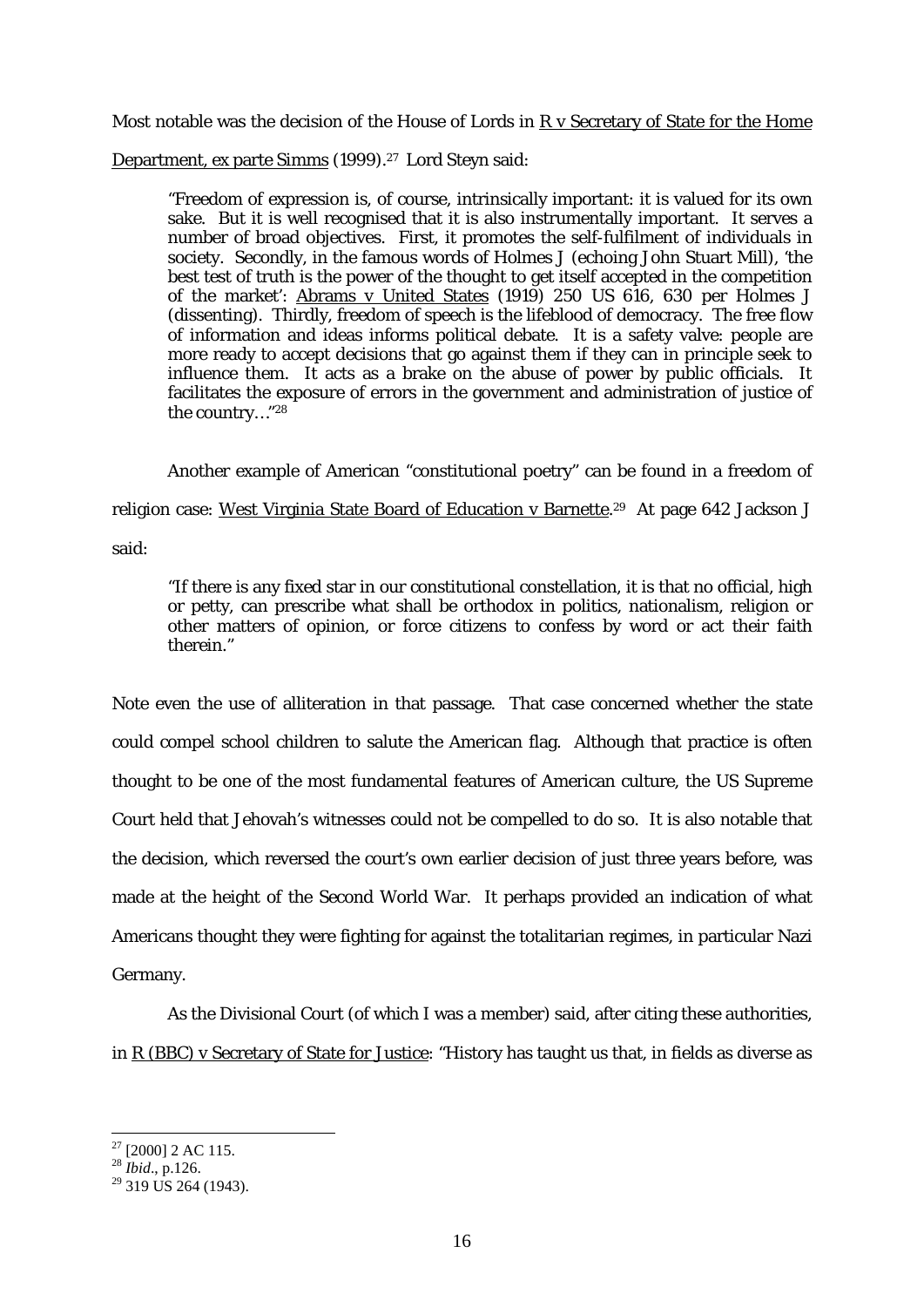politics, religion, science and the law, what starts as a heresy may well end up as the orthodoxy."30

but also to those that offend, shock or disturb the state or any sector of the population."<sup>31</sup> democratic society is characterised by pluralism, tolerance and broad-mindedness.<sup>32</sup> Furthermore, as the European Court of Human Rights has often said in its jurisprudence on Article 10, freedom of expression constitutes one of the essential foundations of a democratic society. Accordingly "it is applicable not only to information or ideas that are favourably received or regarded as inoffensive or as a matter of indifference, The jurisprudence of the European Court has frequently stressed that the hallmarks of a democratic society are not simply that the will of the majority must prevail. Rather a

asserts to be necessary will be acceptable in a democratic society."<br>Judicial appointments and independence In this context I would recall again what was said by the Divisional Court in the BBC case, at paragraph 49: "these words, which appear in many of the articles of the Convention, are not superfluous. The framers of the Convention, arising as it did out of the ashes of European conflict in the 1930's and 1940's, recognised that not everything that the state

As I said at the outset of this lecture, both the United States and the United Kingdom have mature legal systems, with a strong tradition of judicial independence and respect for the rule of law. In this context, judicial independence is a particular aspect of the separation of powers.

 It is often thought that in the US judges are elected. In fact the picture is much more each of the states. It is in the nature of American federalism that there will be different complicated. There is an important distinction between the federal judiciary and judges in systems for the appointment of judges in each state.

<sup>30 [2013] 1</sup> WLR 964, para 41.

 $31 \text{ Sunday Times}$  v United Kingdom (1979) 2 EHRR 245, para 65.<br> $32 \text{ Handbook}$  Handyside v United Kingdom (1976) 1 EHRR 737, para 49.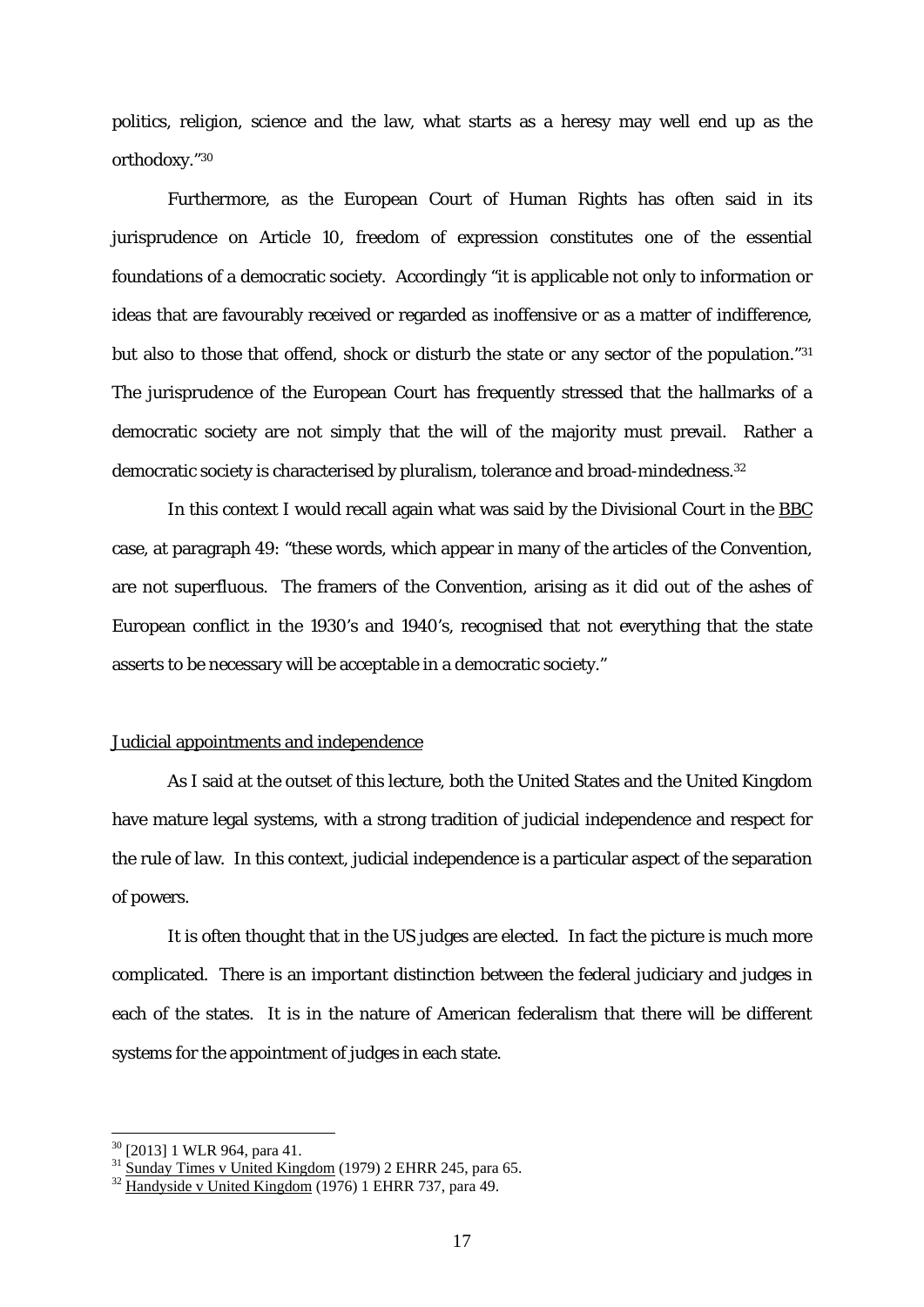The federal judiciary are not elected at all. The Constitution created the Supreme Court, although its composition was not spelt out in the Constitution itself and has been affected by Congressional legislation since 1789. Over time the number of judges on the Supreme Court has been increased to its current number of nine, including the Chief Justice. The power to appoint judges to the Supreme Court is vested by the Constitution in the President, with the "advice and consent" of the Senate. A similar appointment process is used for the District Bench and the US Court of Appeals, which is divided into various circuits, covering the vast geographical area of the United States' territory.

 $(1973)$ , which decided that the Constitution confers the right to choose to have an abortion.<sup>33</sup> Presidential appointments, in particular to the Supreme Court, can be the subject of intense public debate. There are confirmation hearings before the US Senate. Some see this as an unfortunate introduction of partisanship into what should be an independent process; others regard it as an important, democratic check on what is otherwise the great power vested in the Supreme Court. Although judicial interpretations of the Constitution can be reversed by constitutional amendment, the system for amendment of the Constitution was deliberately made difficult by the Founders, and in practice, it is rare for a decision of the US Supreme Court to be overturned in this manner. That means that the prospect of having well-established judicial decisions of that court overturned can be the subject of intense political controversy: in particular the decision of the US Supreme Court in Roe v Wade

 President, Donald Trump, nominated another judge to fill the same vacancy: Neil Gorsuch. Since February last year there has been a vacancy on the US Supreme Court, arising from the death of Justice Scalia. President Obama nominated Merrick Garland for the appointment but the Senate declined to consider the nomination before the outcome of the Presidential election was known in November. At the end of January this year the new It will now be for the US Senate to decide whether to confirm that appointment.

<sup>&</sup>lt;sup>33</sup> 410 US 113 (1973).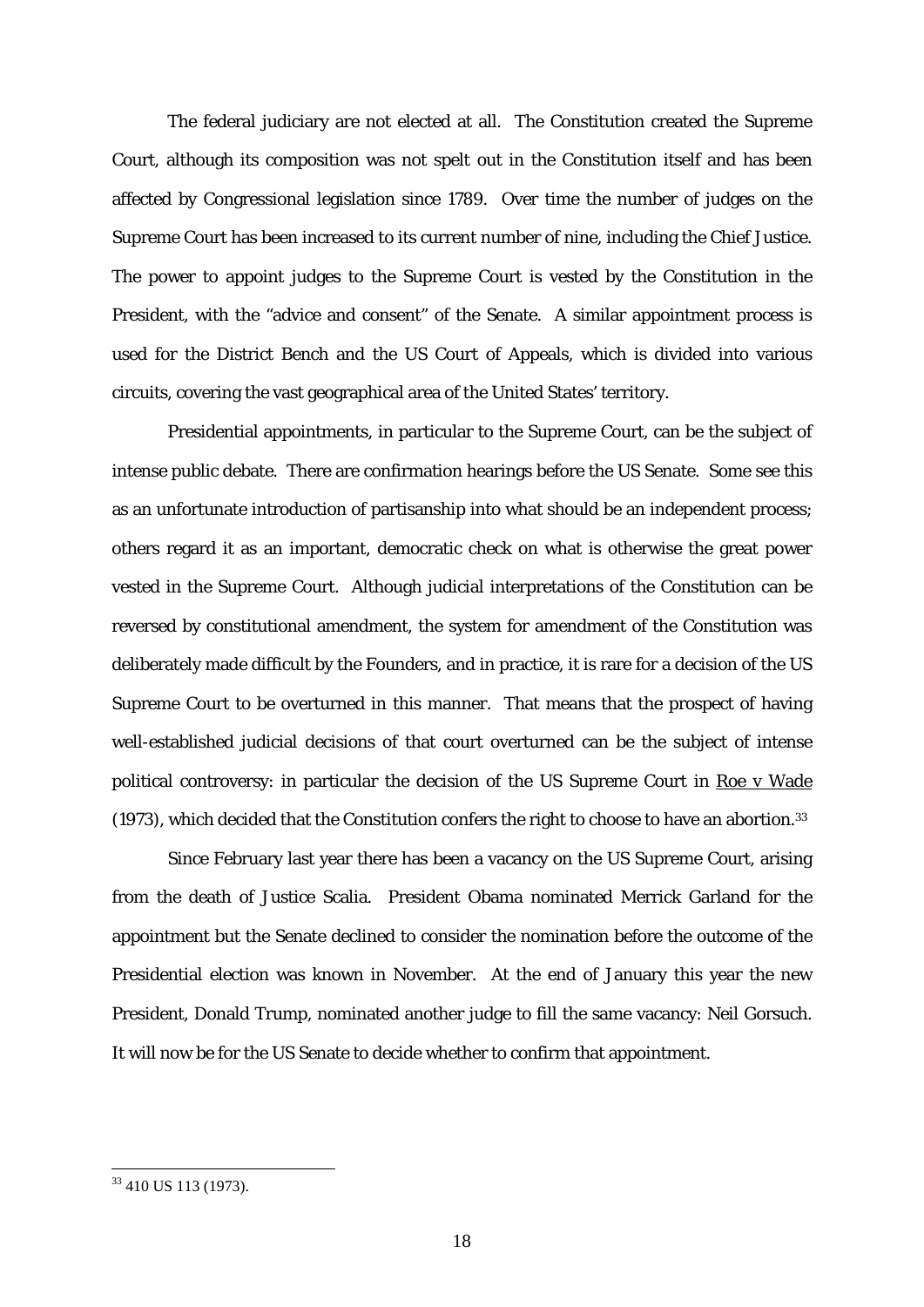as "Jacksonian democracy." As it has been put by Rachel Paine Caufield: "states began to Jacksonian democracy and its emphasis on democratic accountability, individual equality, and direct voter participation in governmental decision-making."34 By the time of the So far as state courts are concerned, the practice relating to judicial appointments varies enormously. Originally each of the 13 states after the War of Independence selected its judges through either executive or legislative appointment. There were at that time no elections for the state judiciary. However, in the first half of the 19<sup>th</sup> century there was a democratic movement associated with the presidency of Andrew Jackson, often referred to move away from appointive selection methods in the mid-eighteen hundreds with the rise of American Civil War the vast majority of states had changed their method of judicial selection to direct election by the voters.

However, a contrary trend began to emerge in the first half of the  $20<sup>th</sup>$  century. This each state. In fact 24 of the states and the District of Columbia have adopted some form of judges are not elected but are appointed by the Governor of the state, from a list of names uncontested one), through which voters can remove a judge from the bench. was initially associated with the Progressive era. A movement began for what Americans call a "merit system." The first state to adopt the merit system was Missouri in 1940. Since then a large number of states have adopted such a system, in particular for the highest court in merit system, "making it the most prevalent system of judicial selection in use in the United States today."35 As Brian Fitzpatrick explains, although there are differences among these various systems, they have two common features. First, with regard to initial selection, submitted by a nominating commission. Secondly, at some point after appointment in most of the systems, state judges must come before the public in a referendum (albeit an

Even in those states where there is no election for the initial appointment of a state judge, and for this purpose I will confine myself to the highest court in the state, the general practice tends to be that a judge must then face a "retention" election. I will describe the

 $34$  'However pickers pick: finding a set of best practices for judicial nominating commissions', (2007) 34 Fordham Urb. L.J. 163, 167.

<sup>&</sup>lt;sup>35</sup> Brian T. Fitzpatrick, 'The politics of merit selection', (2009) 74 Missouri Law Review 676, 678.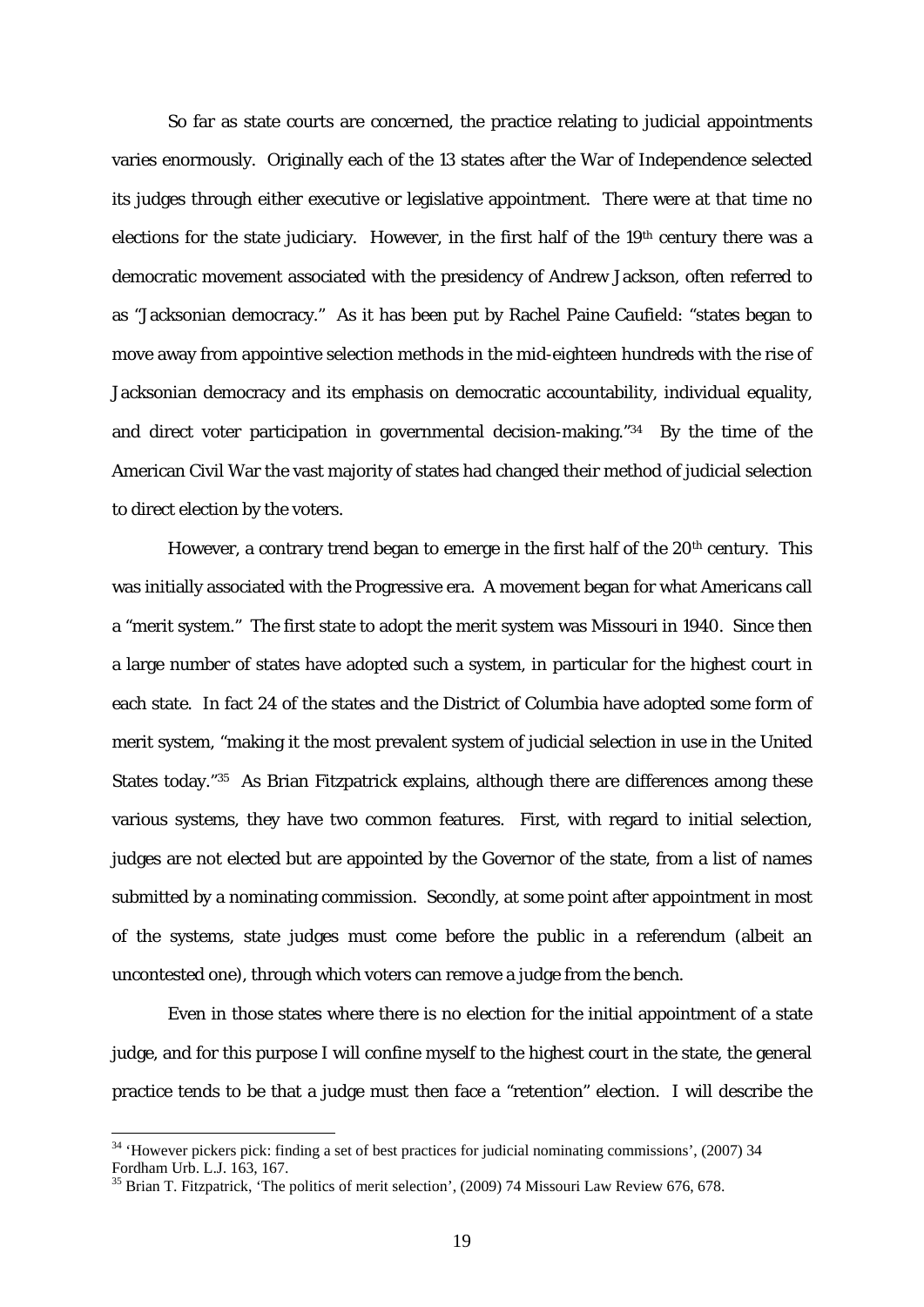the Chief Justice, the Attorney General, and the Presiding Justice of the Court of Appeals. recommendations. Once appointed, judges must stand for retention at the time of the next practice in the state with which I am most familiar, that is California. According to the constitution of the State of California, judges for the Supreme Court must be nominated by the Governor and confirmed by the Commission on Judicial Appointments, which consists of Since 1979 it has been required that the State Bar commission on judicial nominees' evaluation should conduct a thorough investigation of the background and qualifications of prospective nominees. However, the Governor is not bound by that commission's gubernatorial election after their appointment. Appellate judges serve twelve year terms.

 Supreme Court, including the Chief Justice, Rose Elizabeth Bird. The particular reason why the state Supreme Court. Although, in many states, judicial retention elections are low key affairs, in the state of California they have often been controversial. I remember that, while I was a student in California in 1986, there was a well organised campaign against some members of the state they were unpopular with many electors was their perceived antipathy to use of the death penalty. A total of \$11.5 million was spent on campaigning both for and against the judges, setting what was at that time a record for spending in a judicial election. They were voted off

 of the day. There are similar appointment bodies in Scotland and Northern Ireland. When it In this country, of course, we have no election for judges, not even what the Americans call a "retention" election. There was a time, around the turn of the 19<sup>th</sup> and 20<sup>th</sup> centuries, when Lord Halsbury was Lord Chancellor in the Salisbury governments, when party affiliation does appear to have played a part in judicial appointments. However, that has long since passed. In any event, today we have the Judicial Appointments Commission (in England and Wales). That commission was created by Parliament in the Constitutional Reform Act 2005, with the express purpose of placing it at arm's length from the government comes to the Supreme Court of the UK, appointees are selected by a panel which includes representatives of the JAC and its counterparts in the other parts of the UK. The sole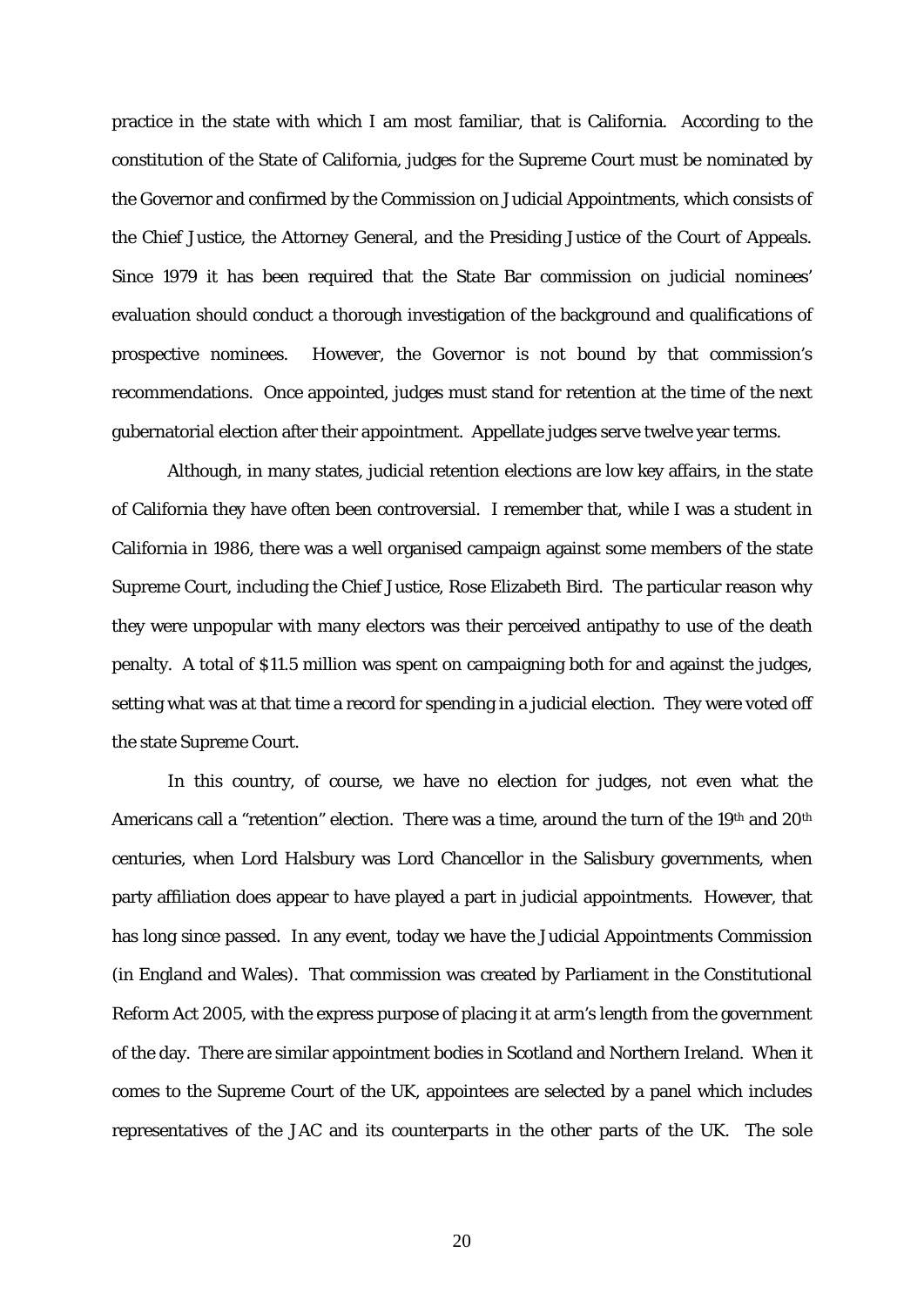criterion for judicial appointments is merit: that is now a statutory requirement in the 2005 Act.

In the past it was not uncommon for judges in this country to have had party political careers. Some of our best judges had such a background:36 for example, Lord Reid, who served with great distinction on our highest court, the House of Lords, between 1949 and 1975, had been a Conservative MP. Another Law Lord, Lord Simon of Glaisdale, was appointed straight to become President of the old Probate, Admiralty and Divorce Division of the High Court in 1962. Before his appointment he was a Conservative MP and Solicitor General in Harold Macmillan's government.

There was until well into the  $20<sup>th</sup>$  century a practice by which, if the post of Lord Chief Justice became vacant, the Attorney General of the day had the right of first refusal upon it. Sir Rufus Isaacs became Lord Reading CJ in that way, having been a Liberal MP and a member of the Asquith Government. Indeed our modern sensibilities about the separation of powers may be quite recent. While Lord Reading was a serving Chief Justice, he was also appointed to be this country's ambassador to the United States. The last such appointment was that of Lord Hewart CJ, who had been a Conservative MP and Attorney General in the National government of the 1930's.

 Supreme Court." He was thinking of Chief Justice Warren and Justice Brennan. In the United States, one former President became Chief Justice of the US Supreme Court (William Howard Taft). One of the most successful Chief Justices in American history, Earl Warren, had been a Republican Governor of California and only just lost out to Eisenhower for the Republican nomination for the presidency in 1952. It is often reported that, when President Eisenhower left the White House, he was asked whether he had made any mistakes during his presidency. He replied "only two: and they are both sitting on the

<u>.</u>

<sup>&</sup>lt;sup>36</sup> In the more distant past other examples include Coke CJ, Lord Camden and Lord Mansfield, all of whom had served as Attorneys General.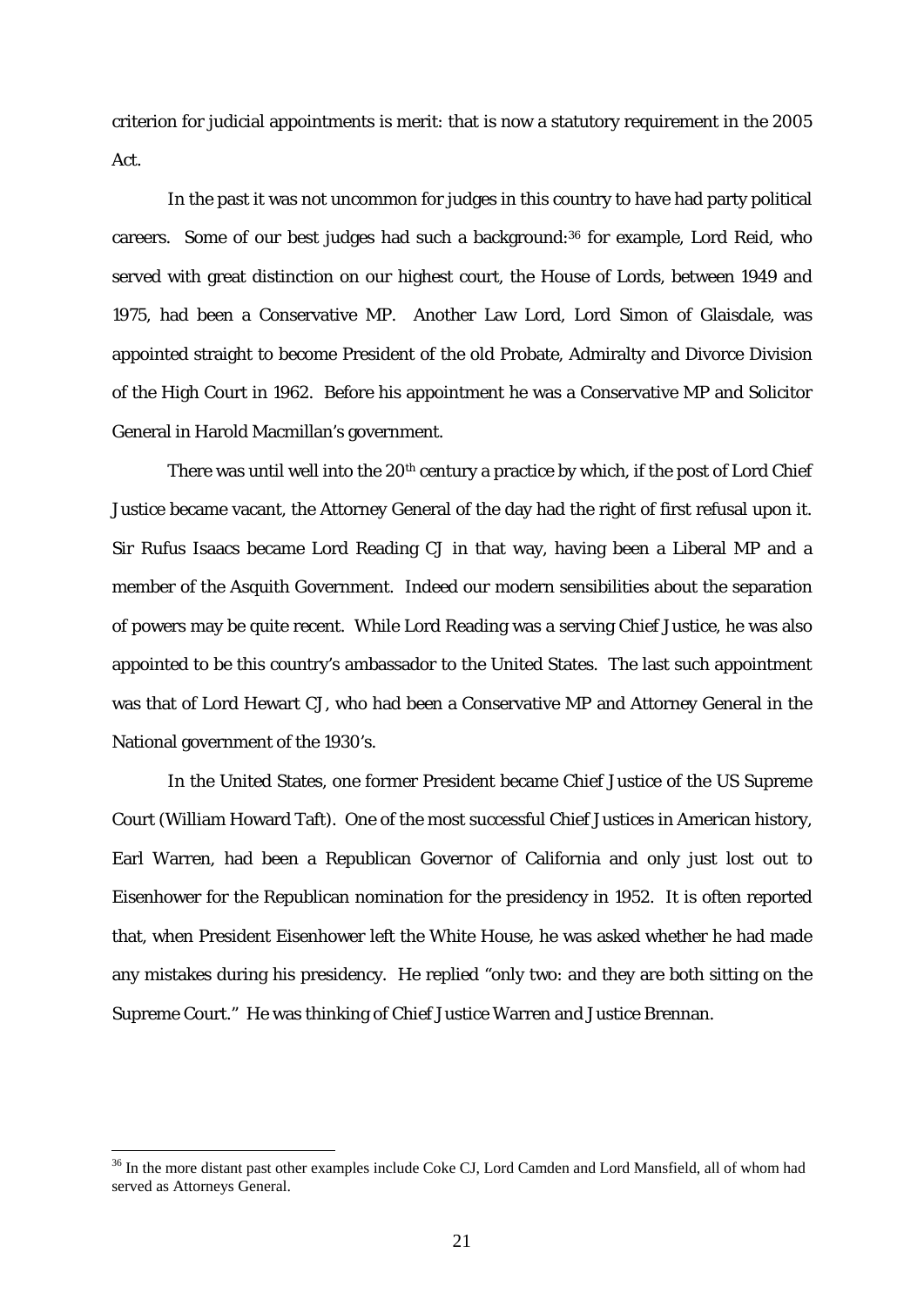There can be no doubt that some great American judges have previously held high political office. For example Justice Robert Jackson had been Attorney General in the administration of President Franklin Roosevelt and served with great distinction both on the US Supreme Court and as the Chief Prosecutor at the Nueremberg War Crimes Tribunal after the Second World War. More recently, one of the current justices of the Supreme Court, Elena Kegan, was Solicitor General in President Obama's administration, having previously been Dean of Harvard law school.

 In this country also we have experience of such appointments, indeed quite recently. Lord Mackay of Clashfern was a highly regarded Lord Chancellor and Law Lord, having previously been Lord Advocate in Margaret Thatcher's government. More recently still, Lord Rodger of Earlsferry was a highly regarded Law Lord and then Justice of the Supreme Court, having previously been Lord Advocate in the John Major administration.

 judiciary to include at least some judges who have previous experience of government and Indeed some commentators would suggest that it can be desirable for the senior the legislature, in the light of the important constitutional questions which judges sometimes have to decide. This does not compromise the principle of independence, provided there is a separation of powers at the time when they are serving judges. Judges must relinquish any links they may have had with a political party on their appointment to the bench.

# Concluding remarks

I would like to end with a few concluding remarks. Clearly the United States and the United Kingdom have a long and shared commitment to constitutionalism. However, the structural differences between the two constitutional systems mean that it is difficult to prune principles from one legal system and simply transplant them to the very different soil of the other. Sometimes we use the same phrases, such as "separation of powers" and "due process" but these can be false friends, as their meaning may be quite different in the two countries. Having said that, the two systems have clearly influenced each other too and continue to do so, as in the field of freedom of speech. Looking at the jurisprudence of the US can be helpful in providing useful insights into the way in which a problem is analysed,